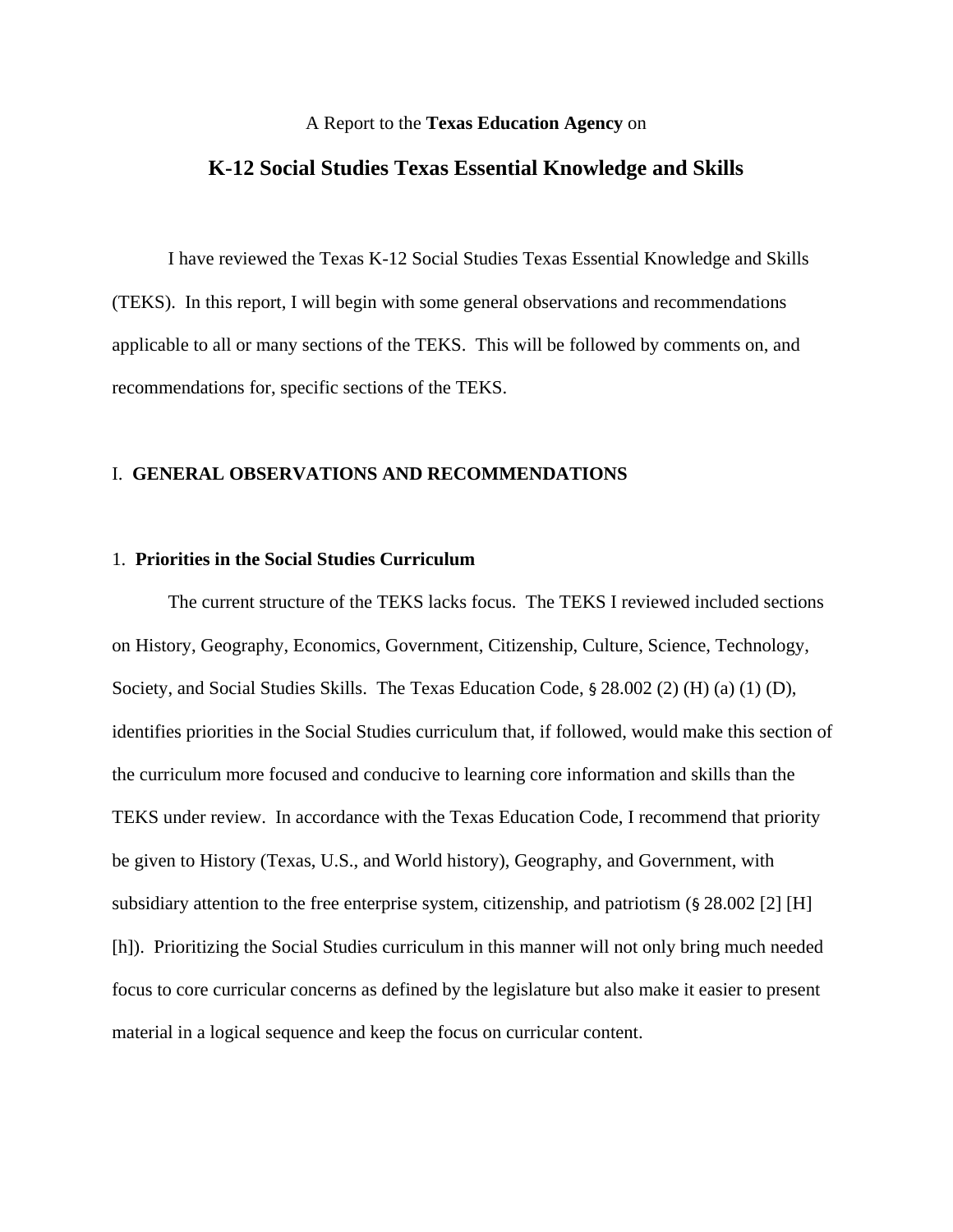## 2. **Founding Documents**

Students in both elementary and secondary schools should be exposed to, and have knowledge of, the content, themes, structures, and historical significance of key public documents in American history. From a legal and constitutional perspective, various expressions of American organic law give one an understanding of the American system of civil government that cannot be replicated through eyewitness accounts or oral traditions. Written civic charters and constitutions are, of course, subject to interpretation and the meaning of these documents is often debated in civil society; however, in our constitutional government, they reflect a collective public will typically absent in eyewitness accounts, oral histories, biographies, autobiographies, and memoirs. Moreover, as is the case with the U.S. Constitution, they often purport to be "the supreme Law of the Land." U.S. Const., Art. VI.

The manner of expression throughout the TEKS suggests a bias in favor of oral and visual sources and private papers and against public documents. For example, in the introductory sections to many Social Studies TEKS, there is a recommendation to use rich material such as "biographies; folktales, myths, and legends; and poetry, songs, and artworks." See, for example, §113.5. Social Studies, Grade 3 (a) (2). I understand that this is not meant to be an exclusive list of the "rich material" teachers and students should draw on, but absent from virtually every clause employing this or similar language is a recommendation to use state papers, fundamental laws (including charters and constitutions), and historical narratives. I recommend that every introductory section explicitly include "state papers and fundamental laws (including charters and constitutions)" among the materials used to support the teaching of the outlined essential knowledge and skills. (I would also insert this language in appropriate sections in the TEKS dealing with different sources, including §113.22. Social Studies, Grade 6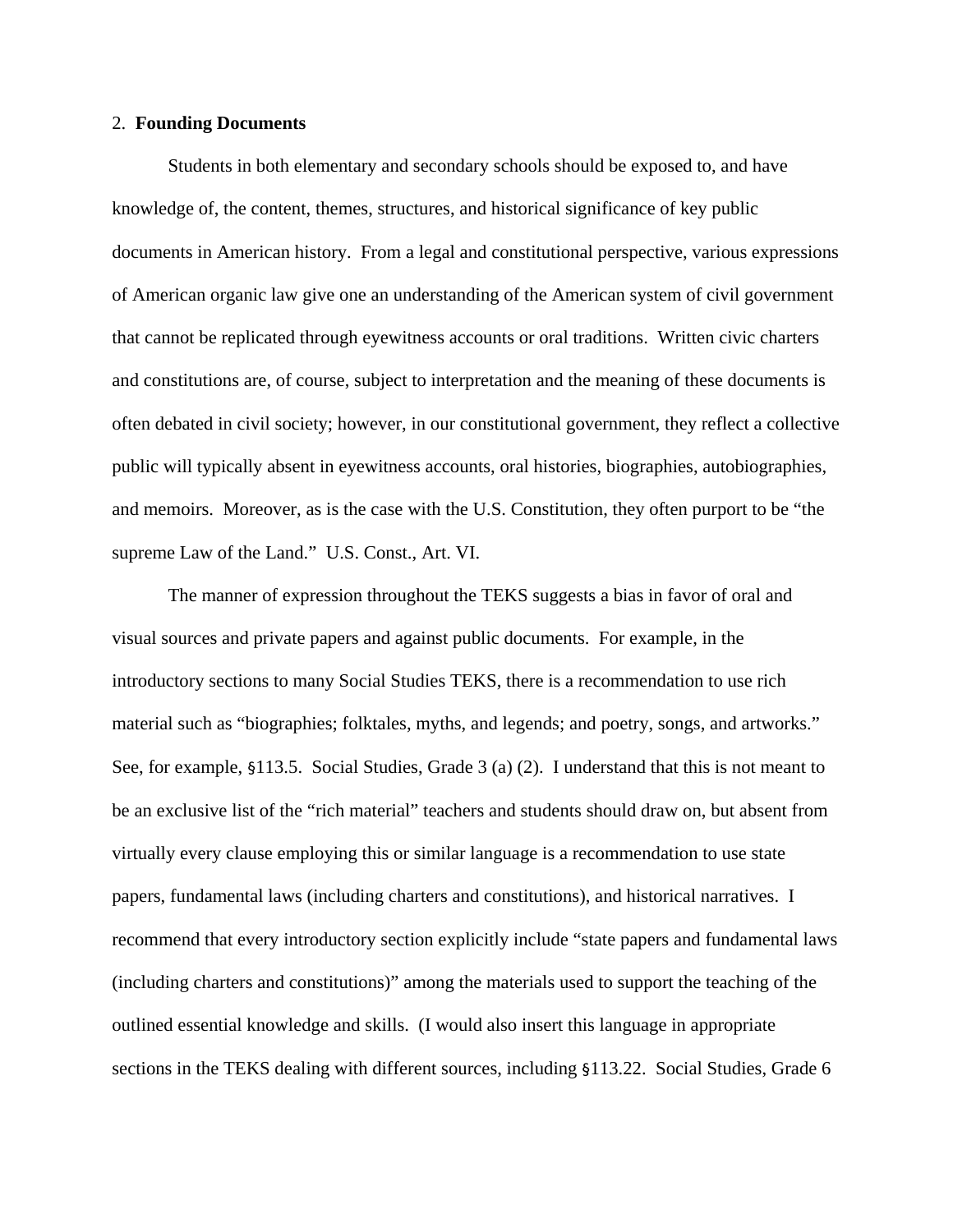[b] [21] [A]; §113.23. Social Studies, Grade 7 [b] [21] [A]; §113.24. Social Studies, Grade 8 [b] [30] [A]; §113.32. United States History [c] [24] [A]; and §113.33. World History Studies [c] [25] [B]). A comprehension of key constitutional documents in American history is important for developing not only a basic literacy in American history and civil government but also basic skills of historical research. In order to develop these skills and to provide students with evidence in support of claims about American history and culture, I recommend that greater attention be given to primary source documents, especially state papers.

Students must be taught how to read, evaluate, and use documentary sources. In terms of constitutional and legal interpretation, not all sources and evidence are afforded the same weight. A legislative debate or a constitutional framer's musings in a private missive are not given the same weight as the actual text of a constitutional document or law that has been duly adopted and ratified. Students must learn how to weigh and evaluate these different types of evidence. When confronted with a document, students should ask, *inter alia*, who wrote this, when was it written, for whom was it written, why was it written, and how has this documented been interpreted and used. Students should learn how to distinguish between primary source documents and secondary sources (a brief reference is made to this skill, starting in §113.6. Social Studies, Grade 4 [b] [22] [A] and continuing through later grades, but in my opinion it merits much more attention). (It goes without saying, I trust, that students, even at a young age, must learn how to distinguish between these expressions of fundamental law and "folktales, myths, and legends.") Students should learn how to distinguish between private papers and state papers, and what each has to contribute to one's understanding of the past. When evaluating the scope and application of a statute, for example, students should consider what weight to attach to the text of the statute itself, as opposed to recorded debates on the bill in legislative chambers or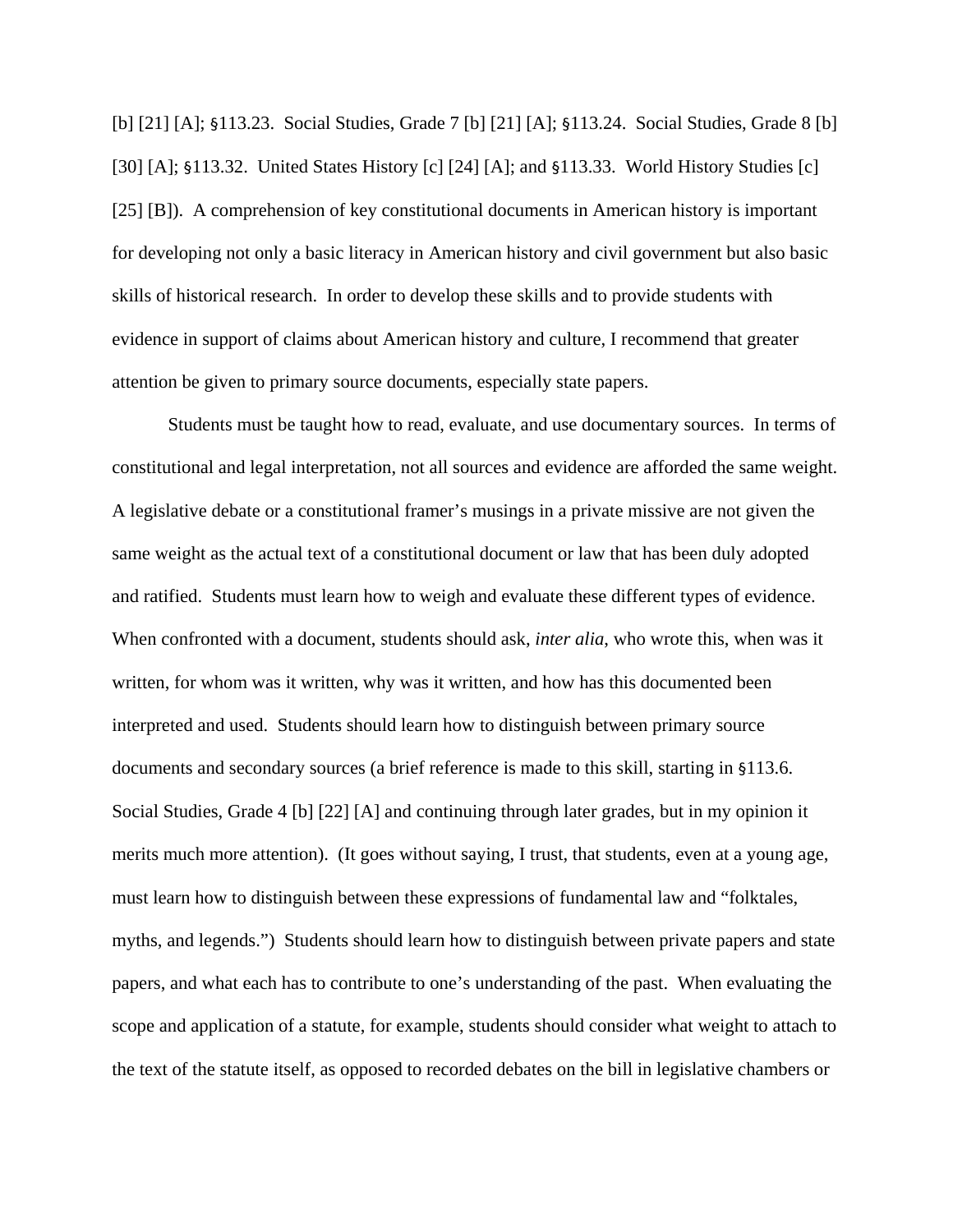a private letter or diary entry from a bill's sponsor describing the objective for the bill. These are the basic tools of textual interpretation and scholarship.

 Beyond this, I recommend the identification of key documents in American history that every student, before exiting high school, should be able to identify and describe its basic content and themes. Among the documents I would place on this list are, pursuant to the U.S. Public Statutes at Large, 1 U.S.C. xli-lxix (1995), the four major expressions of American organic law:

U.S. Declaration of Independence

Articles of Confederation

Northwest Ordinance

U.S. Constitution (including the Bill of Rights)

These documents are mentioned, albeit briefly, in the TEKS. Greater attention at more junctures must be given to these documents, emphasizing themes including the source of inalienable rights, the substance of inalienable rights, the purposes of civil government, the nature of tyrannical government, the view of human nature reflected in these documents, the legitimate and prudential powers of civil government, the limits on the powers of legitimate civil government, and the right of citizens to resist tyrannical government.

Other seventeenth-century and eighteenth-century documents that I would add to this list are:

The Plymouth Combination, or The Mayflower Compact (1620) Fundamental Orders of Connecticut (1639) Massachusetts Body of Liberties (1641) (first legal code in New England; first colonial bill of rights)

The New England Confederation (1643)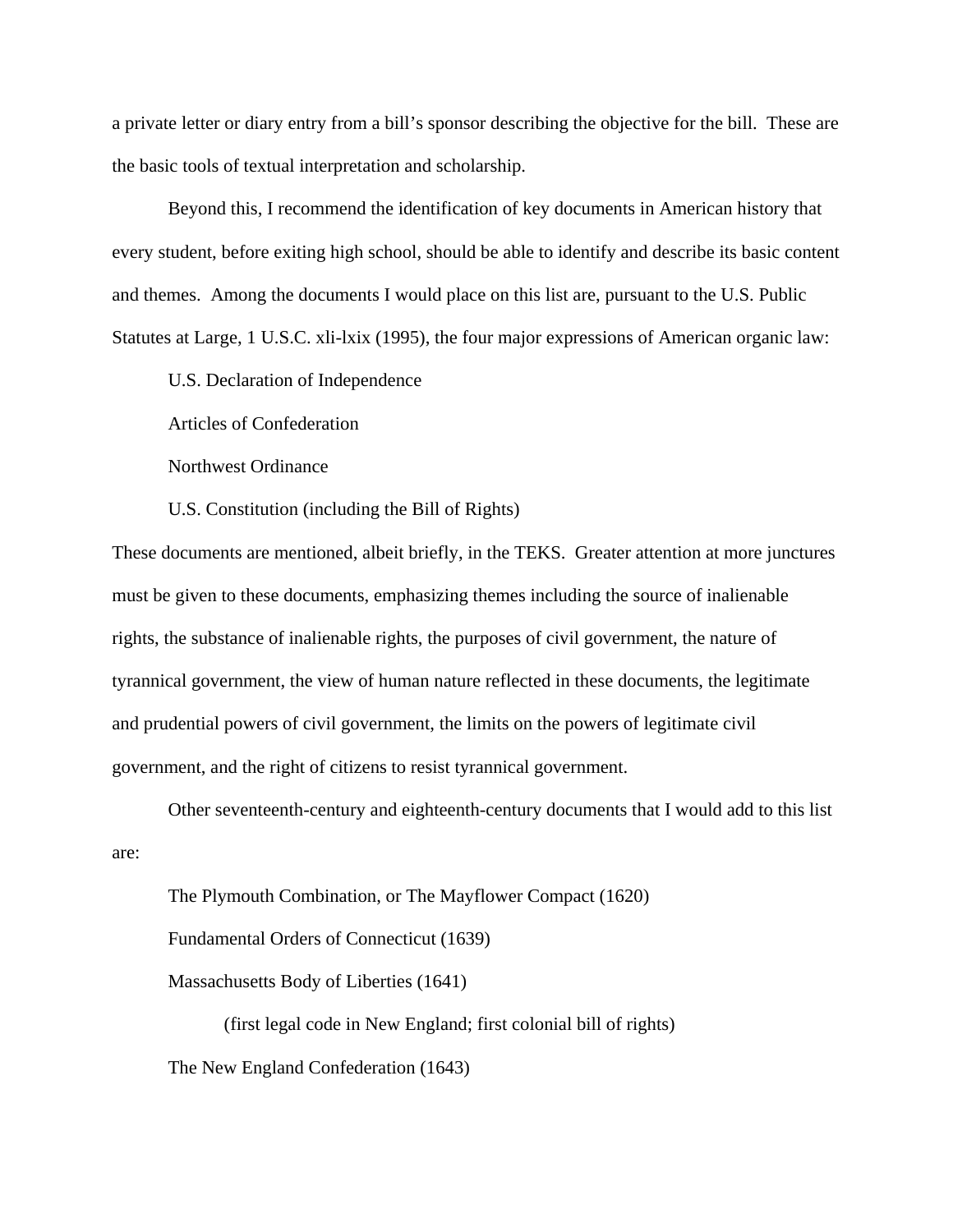Pennsylvania Charter of Liberties and Frame of Government (1682) Declaration of the Causes and Necessity of Taking up Arms (1775) Virginia Declaration of Rights (1776) George Washington's Circular Letter of Farewell to the Army (1783) The Federalist Papers (1787-1788) George Washington's Farewell Address (1796)

## 3. **Features and Themes of the American Constitutional Tradition**

Students must be able to identify and discuss basic features and themes of the American constitutional tradition. These were among the most vital concepts and institutions in the founders' vision for a constitutional regime of self-government and liberty under law. These must be reviewed and discussed throughout elementary and secondary education in discussions of American governing principles and not relegated to a few sections. Among the questions to be addressed are what were the sources of these constitutional ideas, why were these ideas important to seventeenth-century and eighteenth-century Americans, how were these ideas manifested in American political and legal institutions, what did these ideas mean to Americans in the late-eighteenth century, have these ideas been redefined over the course of the last two centuries (and, if so, what are the consequences of these redefinitions), and are these ideas still relevant and important to us today?

 What are the defining features of the American "constitutional tradition"? Much is encompassed in such a term, and not all scholars agree on what constitutes the essential features of this tradition. Notwithstanding some disagreement as to its precise content and the fact that this tradition has evolved over time, most commentators acknowledge that it is concerned with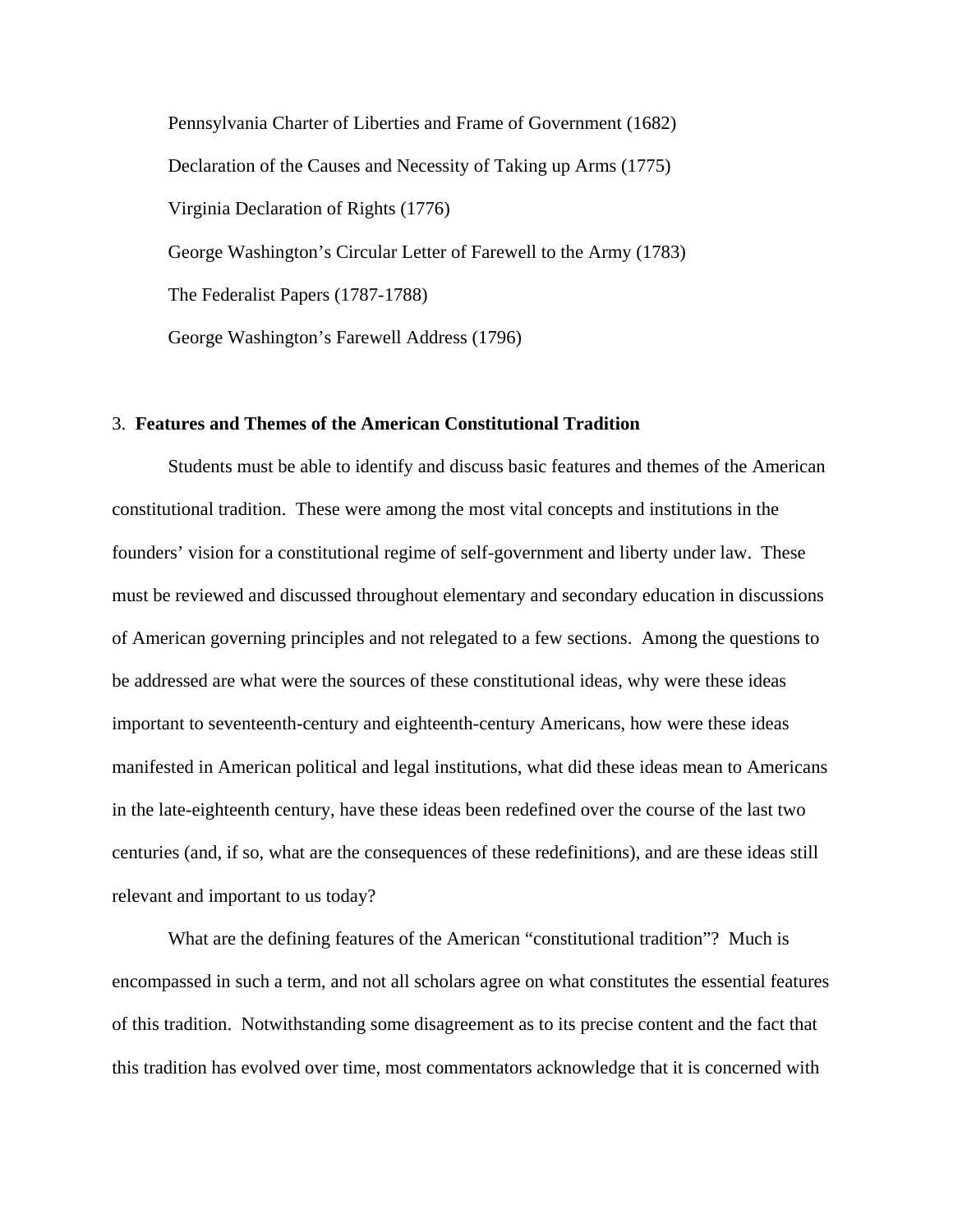structures of governance, processes, obligations, and rights. Among other things, this tradition, broadly speaking, emphasizes

consent of the governed representative government limited government separation of powers individual liberty personal responsibility rule of law due process of law the protection of private property, and the right of the people to resist tyrannical or illegitimate civil authority

Students must be able both to identify the feature or theme and to explain what it means in the context of American constitutionalism. Take the concept of due process of law, for example. Due process, which is guaranteed in the Fifth and Fourteenth Amendments to the U.S. Constitution, is that which one is entitled to when the civil state exercises its power adverse to one's interests in life, liberty, or property. The process due that person includes the right to prior specification of the law (a right protected by the U.S. Constitution's prohibition on *ex post facto* laws – Art. I, § § 9 and 10); the right to be heard in one's defense before an impartial tribunal (a right advanced by the rights to a speedy and public trial, a jury trial, to confront one's accuser, etc.); and the right to be treated like others in like situations.

In addition to identifying and describing these concepts and features, students should be able to describe how these ideas and features are manifested in the constitutional tradition. They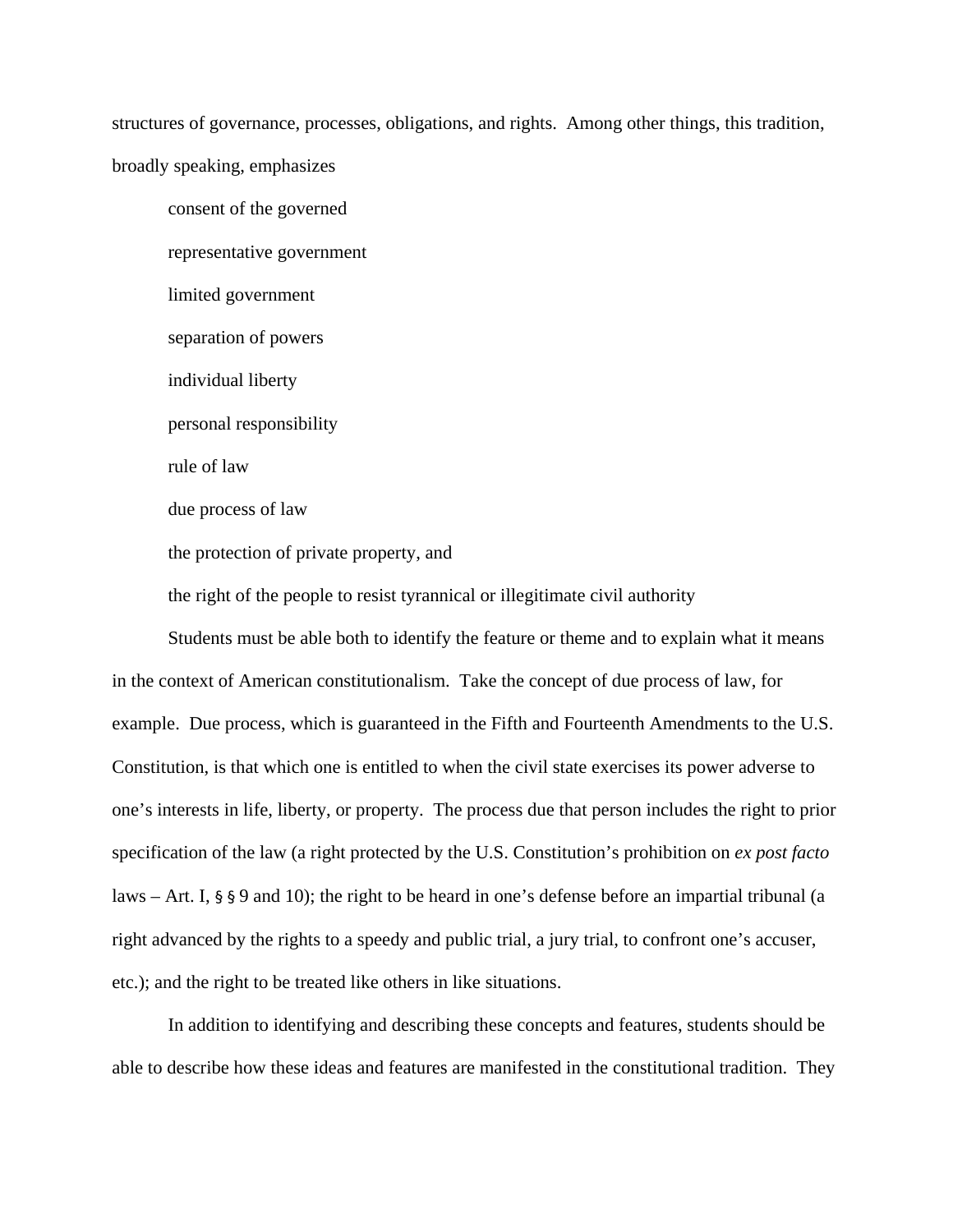should also be able to explain why the constitutional framers thought these ideas were important to the constitutional system they devised. Many of these concepts, for example, stem from a distrust of human nature. The idea of original sin and mankind's radical depravity (Genesis 3) prompted the framers to design a constitutional system that would (i) prevent the concentration of power and (ii) check the abuse of power vested in fallen human agents. Because men are not angels, Madison counseled in *The Federalist Papers,* "[a]mbition must be made to counteract ambition." Publius [James Madison], *The Federalist* Number 51. One cannot appreciate the most basic, fundamental features of the American constitutional design – limited government, federalism, separation of powers among the three branches of the national government, checks and balances, representative government, rule of law, and due process of law – without understanding the Reformed theological doctrine of radical depravity and the attendant necessity to check mankind's fallen nature.

#### 4. **Role of Nongovernmental Institutions**

In addition to introducing students to the basic concepts and official institutions of American civil government, the curriculum must give attention to nongovernmental institutions the founders thought essential to a free, self-governing people. These institutions, to be sure, are not accountable to the public in the same way as governmental institutions; nonetheless, they play a vital role in public life. Among these nongovernmental institutions are

a free and independent press

education (which over the course of two centuries has come to be seen as a governmental function)

religion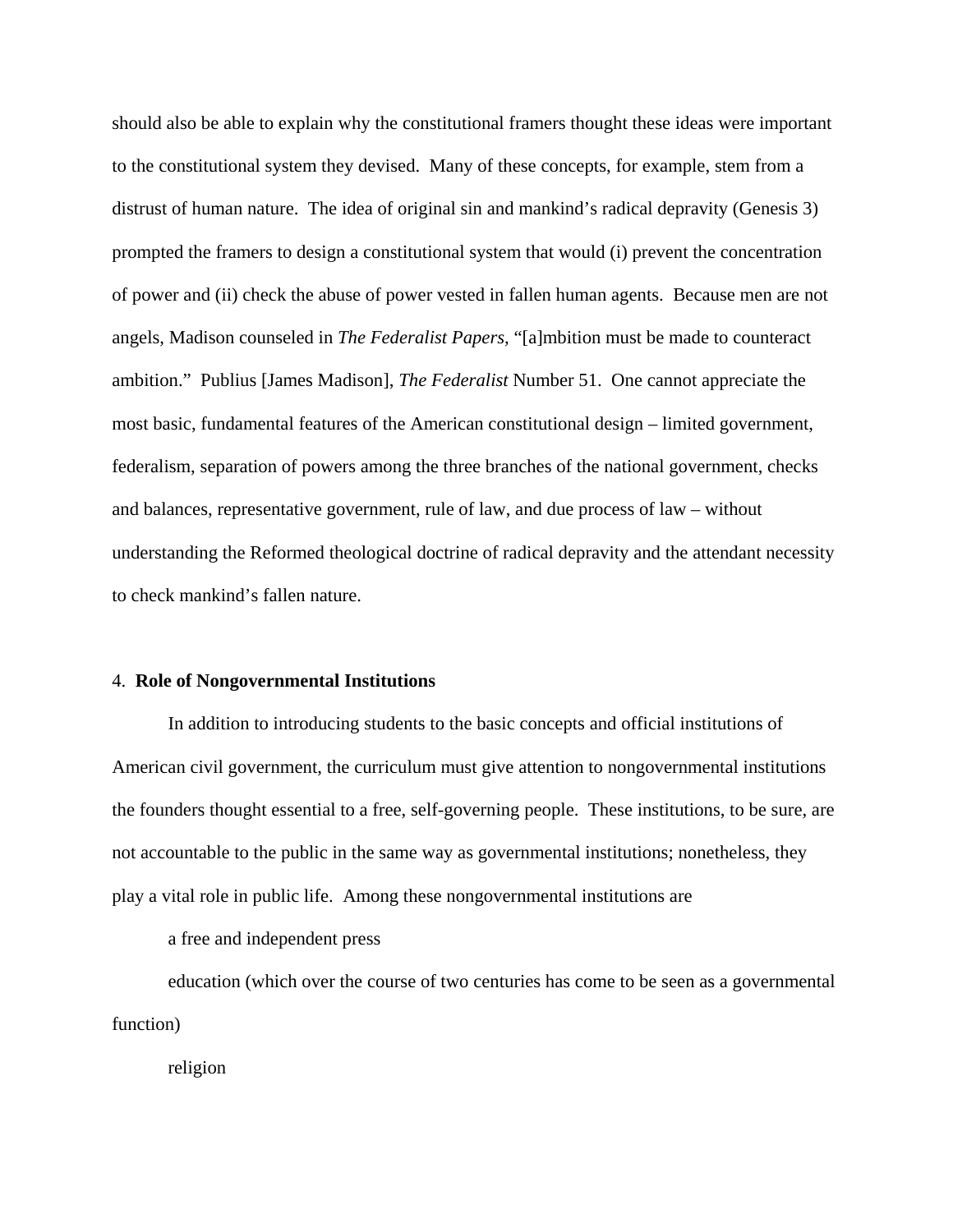private voluntary associations, including benevolent societies

It is difficult to overstate the role of these nongovernmental, mediating institutions in the American system. The framers of the American constitutional tradition, for example, believed that a free and independent press that could investigate the conduct of civil government and public officials, and thereby check public corruption and abuse of power, was absolutely essential in the American system of self-government. Thomas Jefferson wrote, "our liberty . . . cannot be guarded but by the freedom of the press, nor that be limited without danger of losing it." Thomas Jefferson to John Jay, 25 January 1786. A free press also served to inform the public so that citizens could make well-informed, reasoned decisions about how best to govern themselves.

The founding generation similarly believed that a literate, well-educated populace was an essential component of self-government. A self-governing people must be well educated in order to make informed decisions about how to govern themselves. Thus education and schools were vital to the American political system. (Americans today, typically, think of schools as a function of civil government, but late-eighteenth-century Americans were more likely to think of education as the function of the family and/or church.) Believing that a self-governing people must also be a virtuous people (that is, controlled by an internal moral compass), the American founders often coupled religion and education as key pillars of their experiment in republican self-government. The interdependence of religion, education, and civil government was acknowledged in the Northwest Ordinance (1787), one of the organic laws of the United States of America and arguably the most important legislation enacted by the Confederation Congress, which declared that, because "Religion, Morality and knowledge being necessary to good government and the happiness of mankind, schools and the means of education shall forever be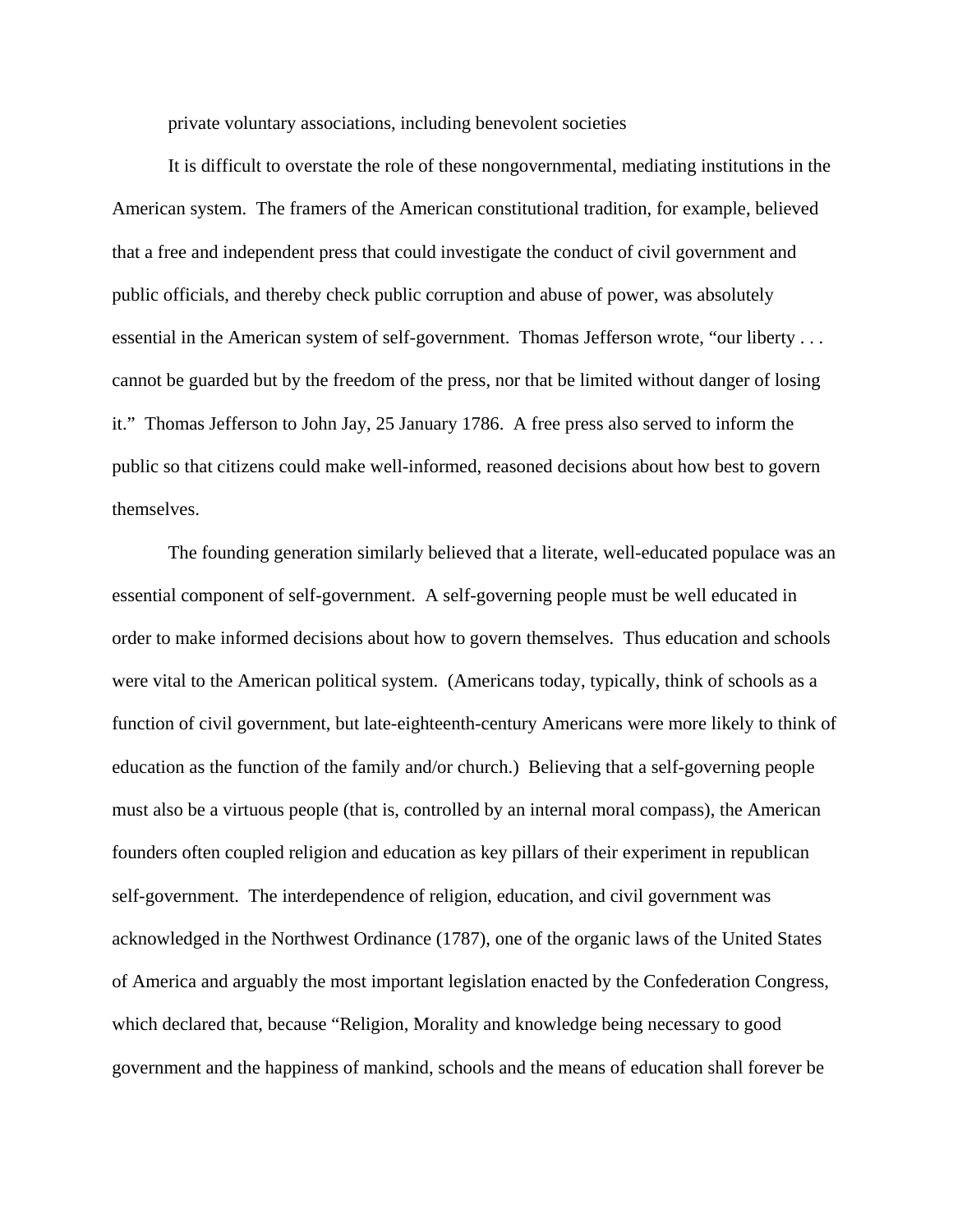encouraged [and] [n]o person" in the territories "demeaning himself in a peaceable and orderly manner shall ever be molested on account of his mode of worship or religious sentiments." Northwest Ordinance (1787), articles 3 and 1.

Along with a free press and education, the founders thought religion was indispensable to a system of self-government. Again, at the federal level, at least, they thought of religion as a vital nongovernmental entity contributing to social order, civic virtue, and political prosperity. The challenge the founders confronted was how to nurture personal responsibility and social order in a system of self-government. Tyrants and dictators use the whip and rod to force people to behave as they desire, but clearly this is unacceptable to, and incompatible with, a free, selfgoverning people. In response to this challenge, the founders looked to religion (and morality informed by religious faith) to provide the internal moral compass that would prompt citizens to behave in a disciplined manner and, thereby, promote social order and political stability. The literature of the founding era is replete with this argument. No one made the point more succinctly or famously than George Washington in his Farewell Address of September 19, 1796:

Of all the dispositions and habits which lead to political prosperity, Religion and morality are indispensable supports. In vain would that man claim the tribute of Patriotism, who should labour to subvert these great Pillars of human happiness, these firmest props of the duties of Men and citizens. . . . And let us with caution indulge the supposition, that morality can be maintained without religion. Whatever may be conceded to the influence of refined education on minds of peculiar structure, reason and experience both forbid us to expect that National morality can prevail in exclusion of religious principle.

The notion that religion and morality are indispensable to civic virtue, social order, and political prosperity in a system of republican self-government was commonplace in the political thought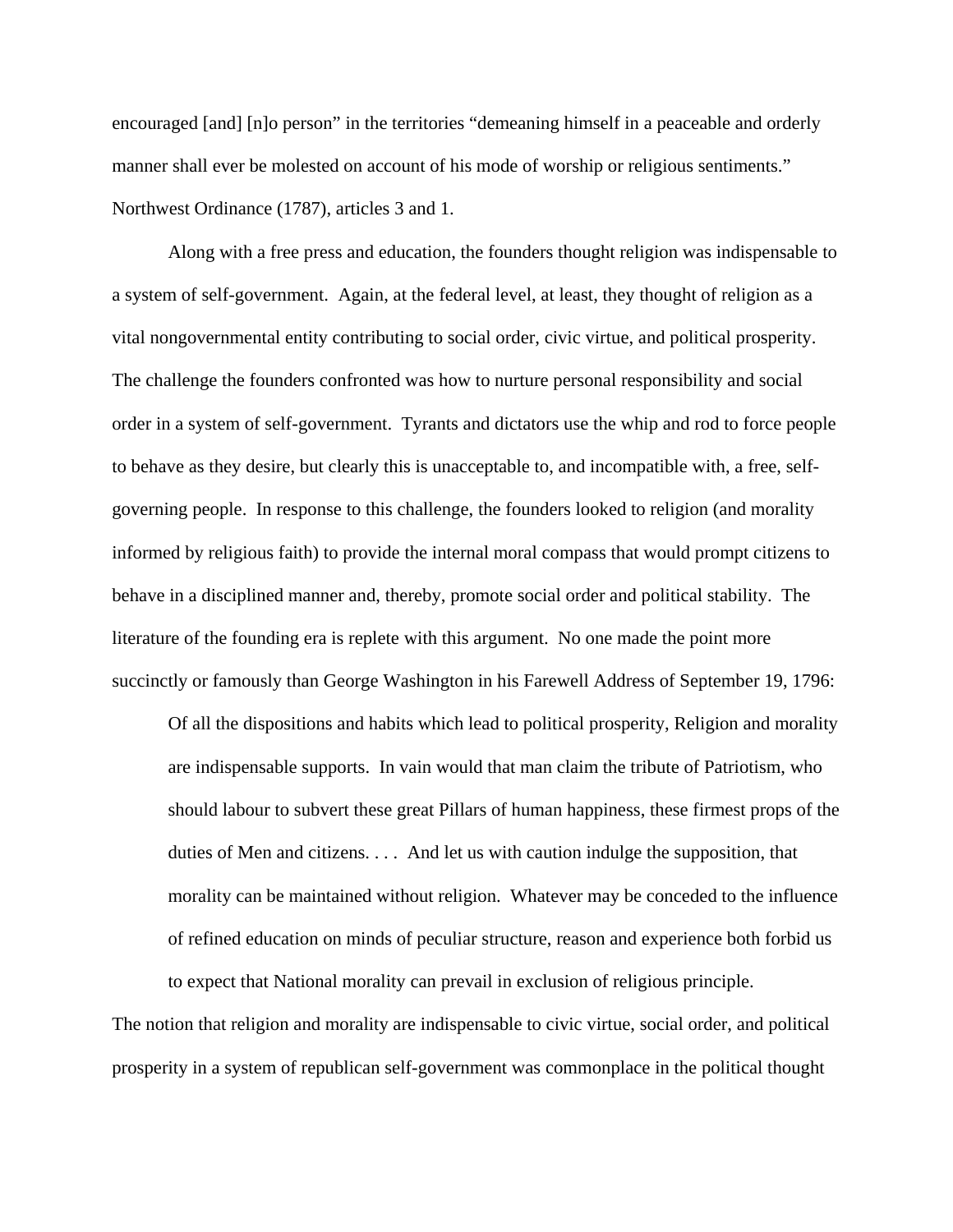and discourse of the founding. It was espoused by Americans from diverse religious and intellectual traditions, walks of life, and regions of the country. Long before Washington's Farewell Address, John Adams remarked: "Statesmen, my dear Sir, may plan and speculate for liberty, but it is religion and morality alone, which can establish the principles upon which freedom can securely stand. The only foundation of a free constitution is pure virtue." John Adams to Zabdiel Adams, 21 June 1776. The Reverend Doctor Samuel Cooper, pastor of Boston's Brattle Street Church, remarked in a sermon preached before Massachusetts' elected officials in October 1780:

Righteousness, says one of the greatest politicians and wisest princes that ever lived, "Righteousness exalteth a nation" [Proverbs 14:34]. This maxim doth not barely rest upon his own but also on a divine authority; and the truth of it hath been verified by the experience of all ages.

Our civil rulers will remember, that as piety and virtue support the honour and happiness of every community, they are peculiarly requisite in a free government. Virtue is the spirit of a Republic; for where all power is derived from the people, all depends on their good disposition. If they are impious, factious and selfish; if they are abandoned to idleness, dissipation, luxury, and extravagance; if they are lost to the fear of God, and the love of their country, all is lost. Having got beyond the restraints of a divine authority, they will not brook the control of laws enacted by rulers of their own creating.

Samuel Cooper, *A Sermon Preached before His Excellency John Hancock, Esq; Governour, the Honourable the Senate, and House of Representatives of the Commonwealth of Massachusetts, October 25, 1780. Being the Day of the Commencement of the Constitution, and Inauguration of the New Government* (1780). The governor of Massachusetts, John Hancock, instructed the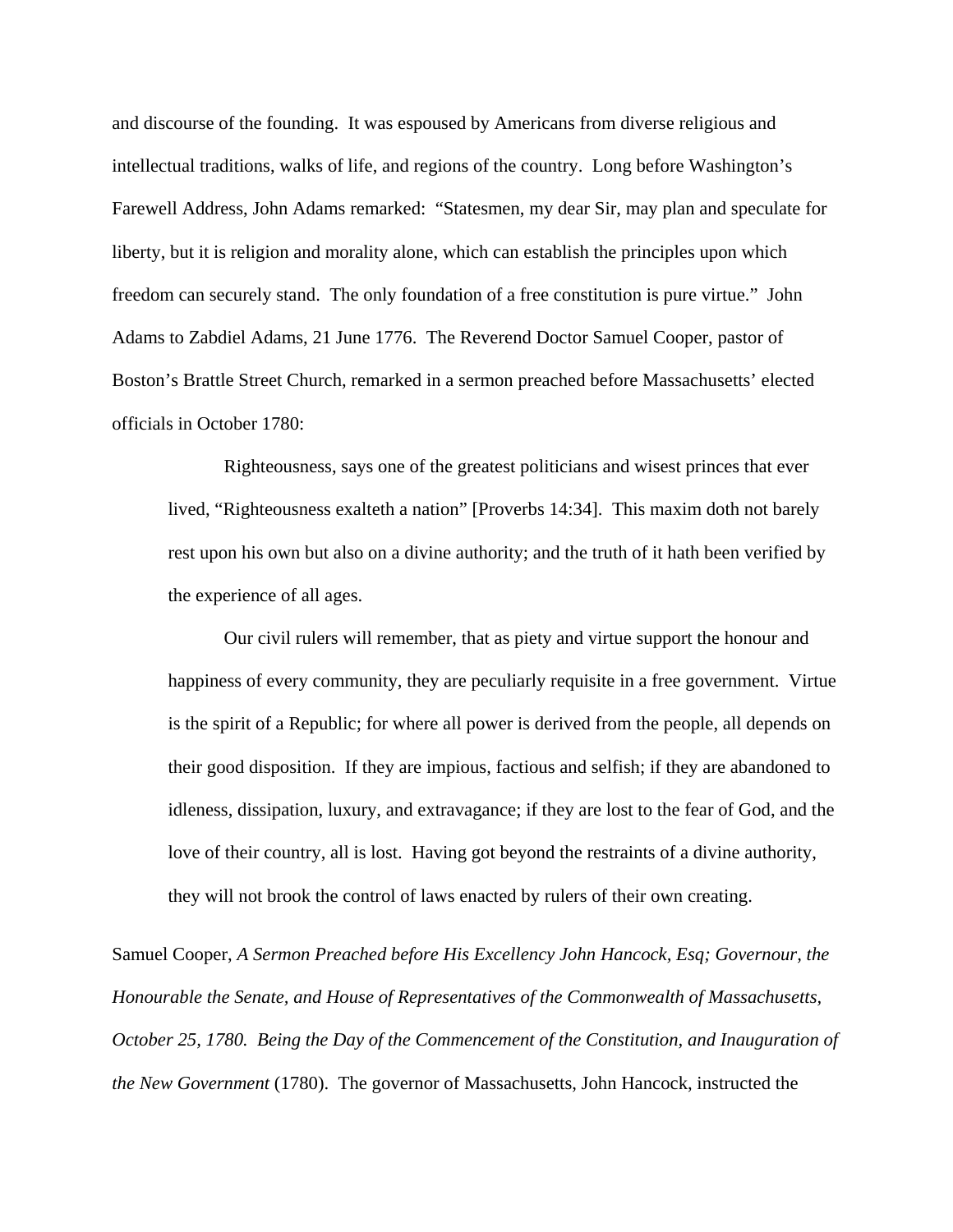Commonwealth's legislators in November 1780, shortly after the adoption of a new state constitution: "Sensible of the importance of christian piety and virtue to the order and happiness of a State, I cannot but earnestly recommend to you, every measure for their support and encouragement, that shall not infringe the rights of conscience. . . . [N]ot only the freedom, but the very existence of the republics . . . depend much upon the public institutions of religion, and the good education of youth." John Hancock, Speech of his Excellency the Governor to the Gentlemen of the Senate and of the House of Representatives of the Commonwealth of Massachusetts, 2 November 1780. On October 11, 1782, the Continental Congress issued a Thanksgiving Day Proclamation, declaring that "the practice of true and undefiled religion . . . is the great foundation of public prosperity and national happiness." Abraham Baldwin, a Georgia representative to the Confederation Congress and signer of the U.S. Constitution, wrote in the 1784 founding charter for the University of Georgia: "a free government . . . can only be happy when the public principles and opinions are properly directed, and their manners regulated. This is an influence beyond the reach of laws and punishments, and can be claimed only by religion and education. It should therefore be among the first objects of those who wish well to the national prosperity to encourage and support the principles of religion and morality. . . ." Charter of University of Georgia (1784). Benjamin Rush, a venerated signer of the Declaration of Independence, opined in 1786: "the only foundation for a useful education in a republic is to be laid in RELIGION. Without this [religion], there can be no virtue, and without virtue there can be no liberty, and liberty is the object and life of all republican governments." Benjamin Rush, *Thoughts upon the Mode of Education Proper in a Republic* (1786). David Ramsay, physician, delegate to the Continental Congress, and the first major historian of the American Revolution, wrote in 1789: "Remember that there can be no political happiness without liberty; that there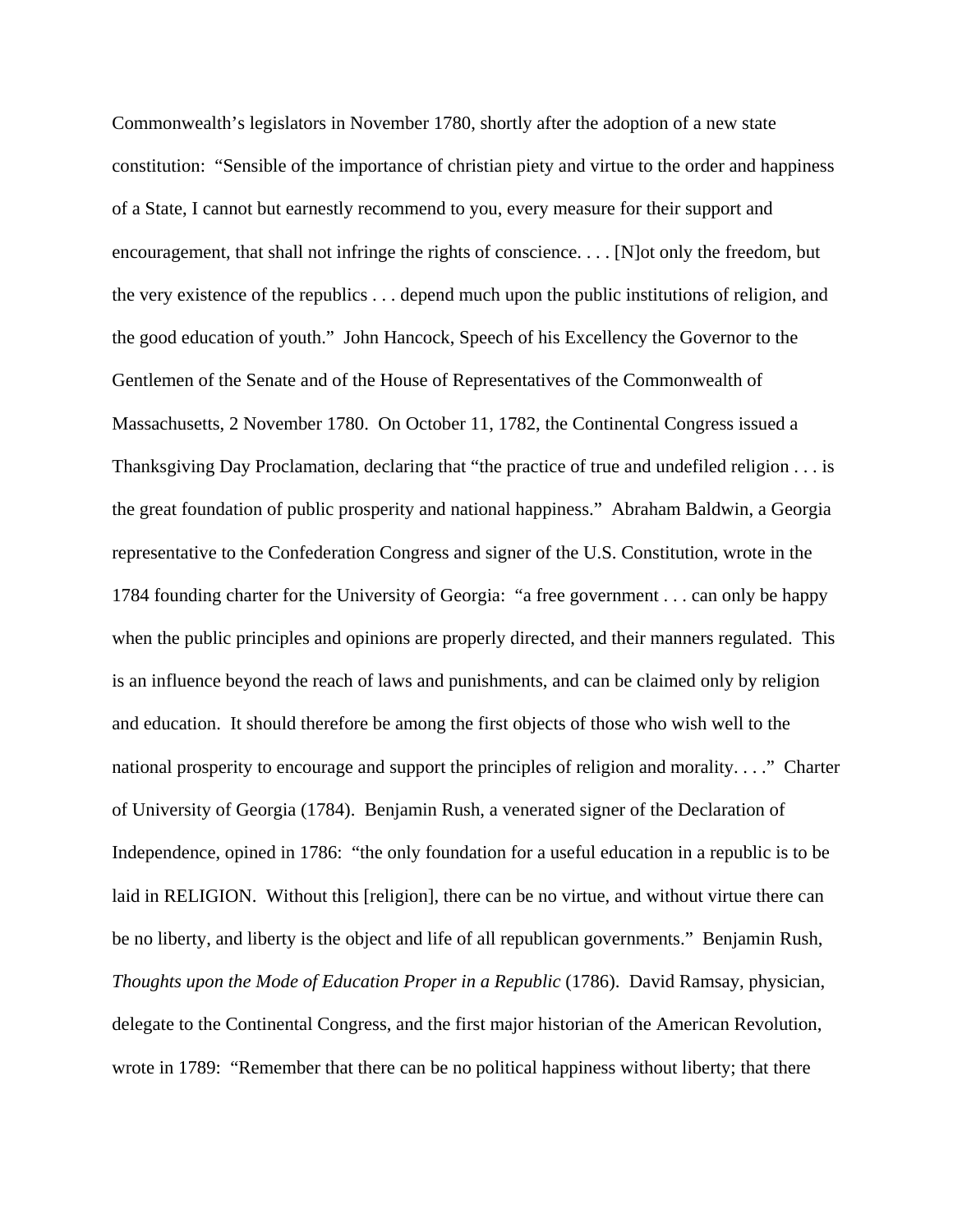can be no liberty without morality, and that there can be no morality without religion." David Ramsay, *The History of the American Revolution*, 2 vols. (London, 1790). In an often cited 1799 case, the Maryland General Court opined: "Religion is of general and public concern, and on its support depend, in great measure, the peace and good order of government, the safety and happiness of the people." *Runkel v. Winemiller*, 4 Harris & McHenry, 429, 450 (Gen. Ct. Oct. Term 1799). Charles Carroll of Maryland, a Roman Catholic and signer of the Declaration of Independence, remarked: "without morals a republic cannot subsist any length of time; they therefore who are decrying the Christian religion, whose morality is so sublime  $\&$  pure  $\dots$  are undermining the solid foundation of morals, the best security for the duration of free governments." Charles Carroll of Carrollton to James McHenry, 4 November 1800. John Adams wrote in an 1811 letter to Benjamin Rush: "religion and virtue are the only foundations, not only of republicanism and of all free government, but of social felicity under all governments and in all the combinations of human society." John Adams to Benjamin Rush, 28 August 1811.

The founders believed that civic virtue was essential to a regime of republican selfgovernment. In the words of James Madison, republican government, more than any other form of civil government, presupposes "sufficient virtue among men for self-government." Publius [James Madison], *The Federalist* Number 55. Most, if not all, founders would have agreed that civic virtue entailed civic knowledge, public spiritedness, moderation, and self-restraint. In short, a voluntary submission of the citizen's self-interests to the public good and rule of law was the measure of civic virtue in the founding era. Although some founders drew on the ancients in formulating their notions of civic virtue, the content and scope of the civic virtue embraced by most Americans of this generation were shaped by Christian morality. Indeed, many believed that religion was the wellspring of the principles of virtue and morality essential for a self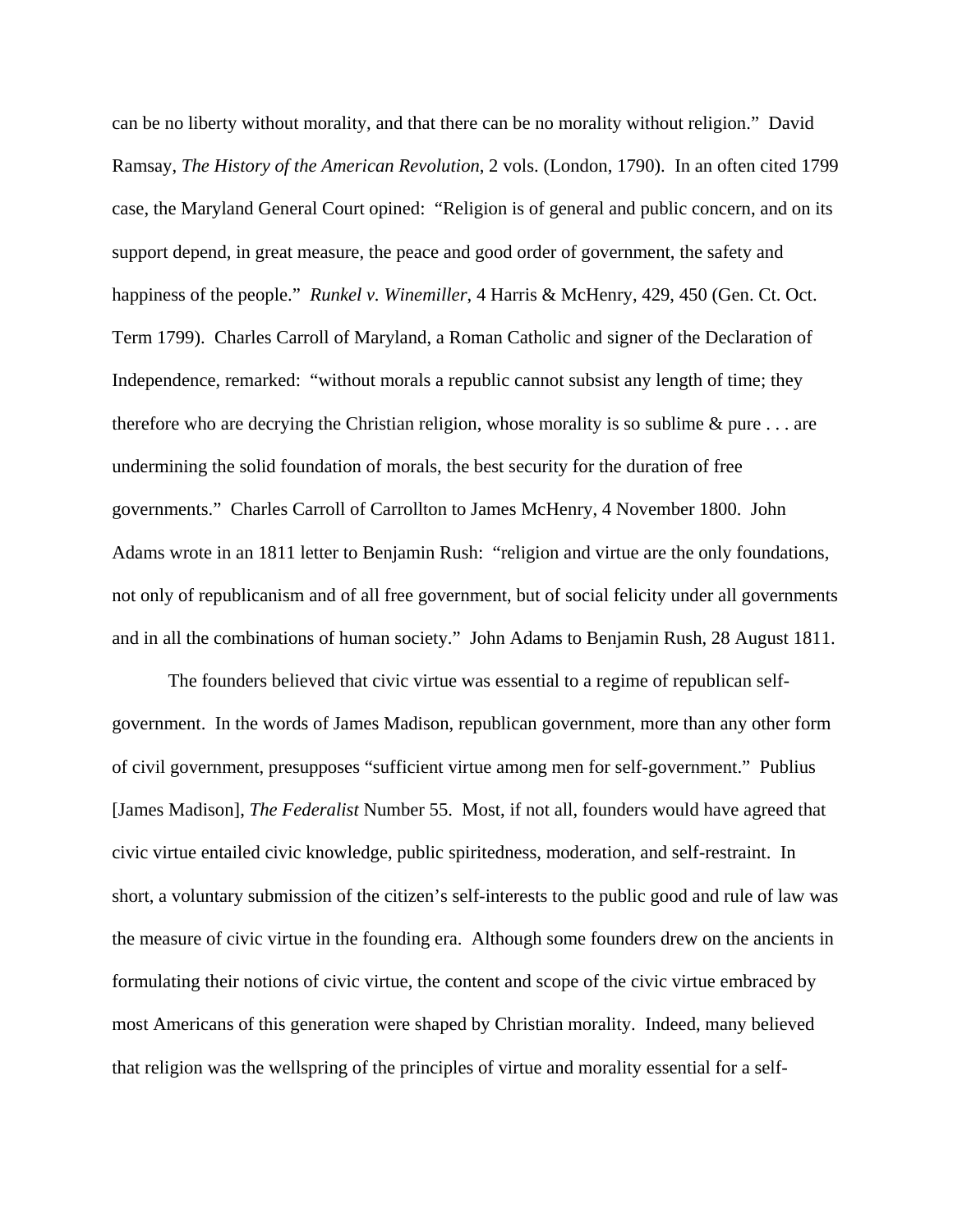governing people. In his Farewell Address, Washington discounted the notion that morality can prevail in the absence of religion. He conceded that, for rare individuals (perhaps he had Jefferson in mind), "the influence of refined education on minds of peculiar structure" may account for a morality uninformed by religion; however, he went on to say that both "reason and experience" forbid us, especially in a large republic such as the United States, from relying on this as sufficient to sustain the popular morality essential to foster the civic virtue vital for social order and political prosperity.

#### 5. **Balancing Rights and Responsibilities**

The emphasis placed on individualism and individual rights throughout the documents reviewed must be balanced with a corresponding emphasis on civic responsibilities and duties. The TEKS are generally weak in identifying (and commending) the responsibilities, duties, and obligations of citizenship, especially those involving genuine sacrifice and even danger, such as serving in the armed forces. There is little mention of military service as an honorable contribution to civil society and the common good. Section 113.5. Social Studies, Grade 3 (b)  $(10)$  (C); and §113.24. Social Studies, Grade 8 (b)  $(20)$  (D) are two of many sections in the TEKS where students could be asked to consider military service as one of the ways of fulfilling the duties of good citizenship.

## 6. **Republican / Representative Government**

 In the introduction to most grade-level sections of the text (usually [a] [4]) the following language or a slight variation thereof appears: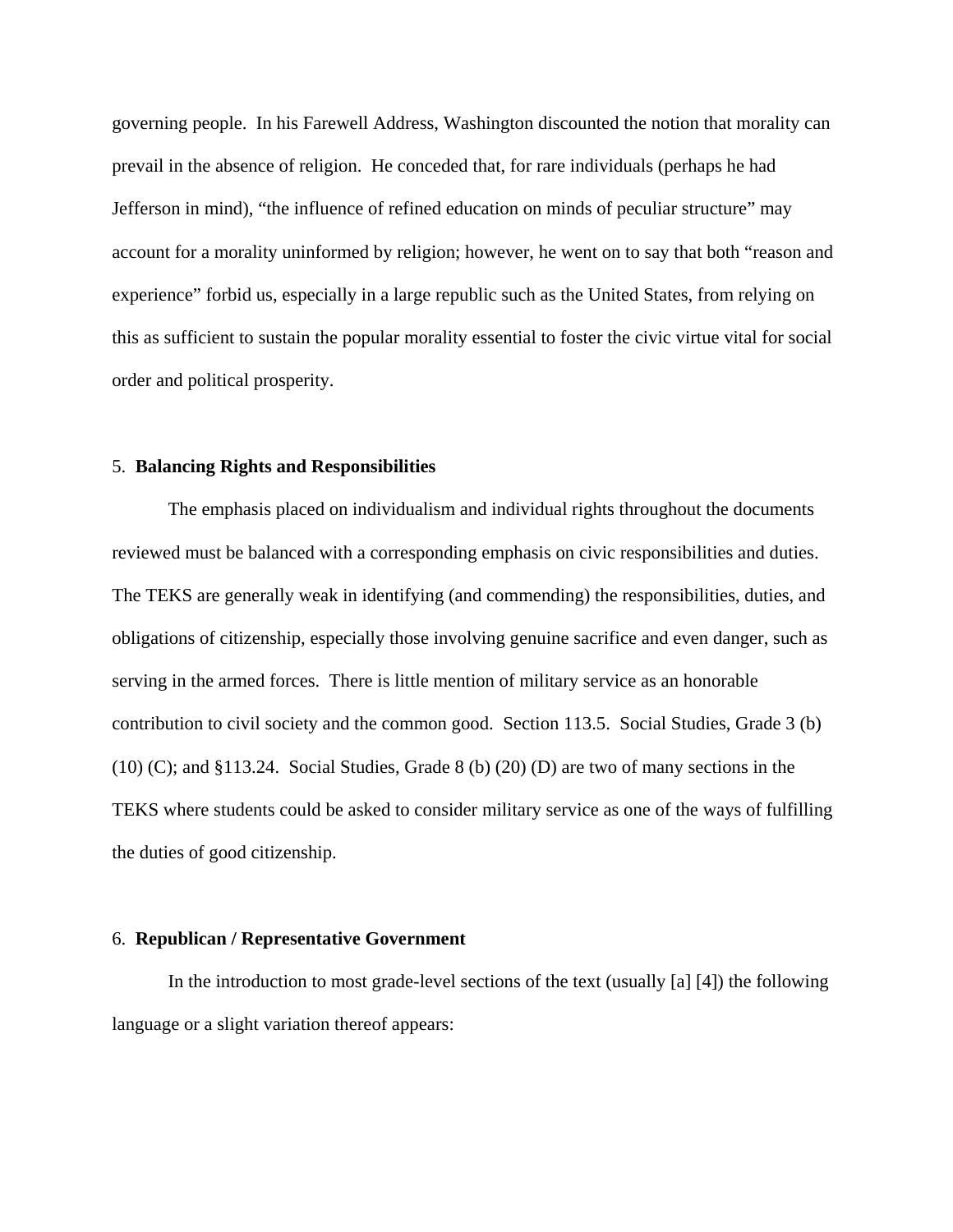(4) Throughout social studies in Kindergarten-Grade 12, students build a foundation in history; geography; economics; government; citizenship; culture; science, technology, and society; and social studies skills. The content, as appropriate for the grade level or course, enables students to understand the importance of patriotism, function in a free enterprise society, and appreciate the basic democratic values of our state and nation as referenced in the Texas Education Code, §28.002(h).

This language is taken in substantial part from Texas Education Code, §28.002(h). In recognition of the fact that the governments of both the State of Texas and the United States of America are republics (see U.S. Const., Art. IV, § 4), I recommend that wherever this section appears in the TEKS that the following clause be added to the second sentence: "understand the design and operation of a republican, representative government." All students must understand the theory and design of republican, representative government, the constitutional requirement for republican government, and the distinction between republican government and other forms of governance, such as a democracy. Students should also understand why many in the founding generation, while believing that the consent of the governed was essential to legitimate civil government, distrusted the notion of pure or direct democracy.

## 7. **Demographics**

 The fundamental laws and constitutions of a people typically reflect the values of the people who write and ratify them. Virtually no attention is given to the religious demographics of Americans in the founding era. This is significant insofar as values informed by the religious beliefs of Americans influenced the fundamental documents and institutions of the American founding era.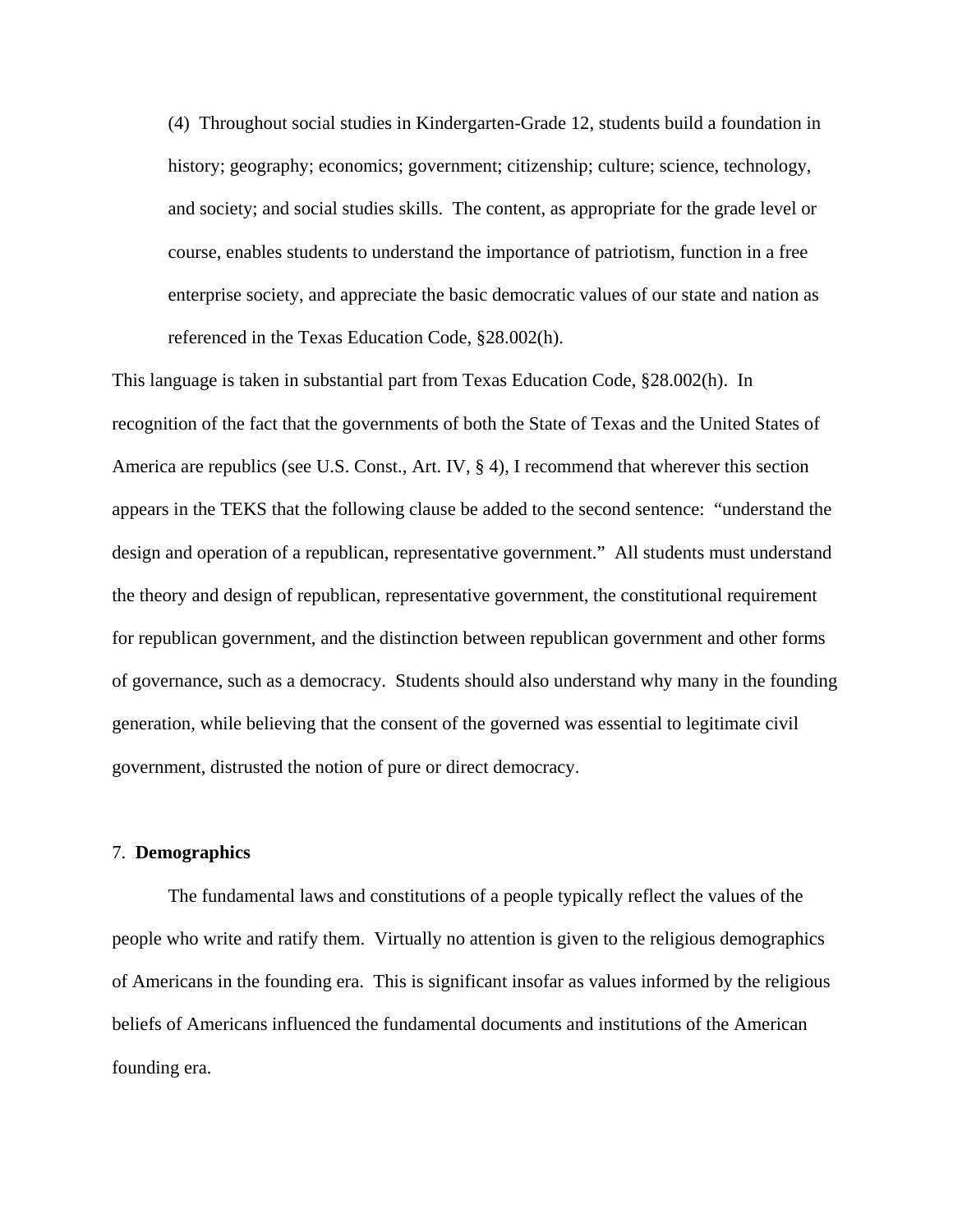Records establishing the religious identification of late-eighteenth-century Americans are somewhat elusive. Religious affiliation can be inferred from incomplete records indicating the number and size of congregations from various denominations. The percentage of lateeighteenth-century Americans who were Protestants depends on the criteria one uses for affiliation – for example, church membership, regular or occasional church attendance, selfidentification, etc. Questions like how to calculate the religious affiliations of enslaved peoples and whether or not Quakers are Protestants further complicate matters. Despite denominational differences and difficulties measuring levels of religious commitment, religious historians and sociologists have suggested that around the time of independence, ninety-eight percent or more of Americans of European descent identified with Protestantism. See Eric Kaufman, "American Exceptionalism Reconsidered: Anglo-Saxon Ethnogenesis in the 'Universal' Nation, 1776- 1850," *Journal of American Studies* 33 (1999): 440: "the American free population on the eve of revolution was over 60 per cent English, nearly 80 per cent British, and 98 per cent Protestant"; Barry A. Kosmin and Seymour P. Lachman, *One Nation Under God: Religion in Contemporary American Society* (New York: Harmony Books, 1993), 28-29: "At the time of the American Revolution, there were approximately 3.75 million people living in the thirteen colonies. Except for approximately 25,000 Catholics (15,000 of whom lived in Maryland) and 2,500 Jews (500 of whom lived in South Carolina), the inhabitants were all of different and various Protestant denominations. These included not only the British Protestant element, which made up 75% of the Colonies' 3 million whites, but also approximately 750,000 blacks, the vast majority of whom were slaves." See generally on the topic of religious affiliation and church attendance James Hutson, *Forgotten Features of the Founding: The Recovery of Religious Themes in the Early American Republic* (Lanham, Maryland: Lexington, 2003), 111-132.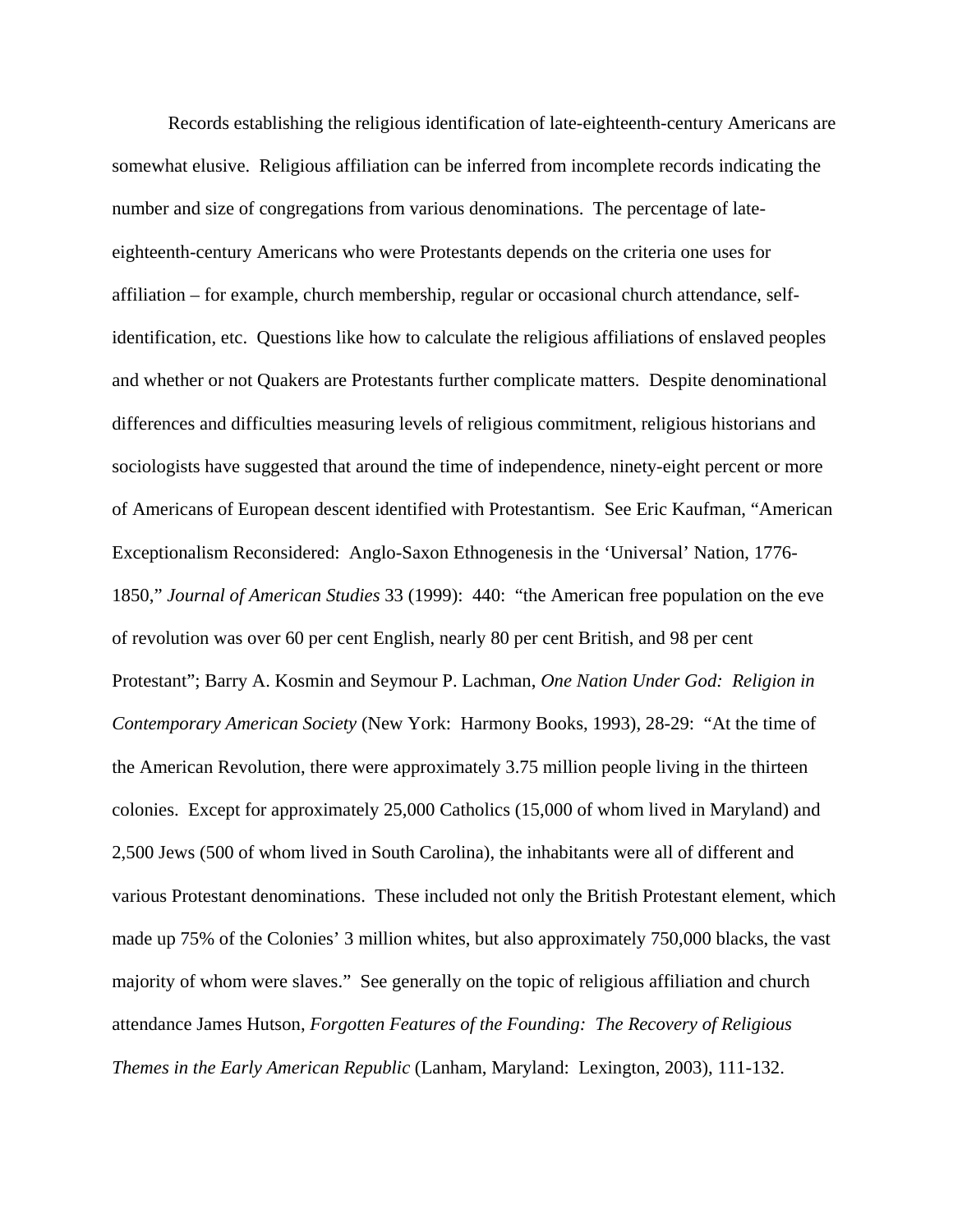It should also be noted that the vast majority of these Protestants identified with the Reformed theological tradition. See Sydney E. Ahlstrom, *A Religious History of the American People* (New Haven, Conn.: Yale University Press, 1972), 350: the Reformed theological tradition was "the religious heritage of three-fourths of the American people in 1776." Adherents of the Reformed theological tradition included the New England Puritans and later the Congregationalists, the Scottish Covenanters, the French Huguenots, the Dutch and German Reformed communities, and the Scotch and Irish Presbyterians.

While the vast majority of Americans were Protestants, they were denominationally diverse. In addition to the Reformed denominations identified above, they were Anglicans, Baptists, Methodists, Quakers, etc. This extraordinary denominational diversity would influence the development of thought and practice on religious liberty. It required Americans to work out the terms of, initially, religious toleration and, eventually, religious liberty. In jurisdictions where rulers and citizens are *all* of one faith, there is little demand for a policy of religious liberty. But where those who wield state power and citizens come from many denominations and where multiple sects compete for followers and public favor, peaceful coexistence requires a workable policy of toleration. Very early in the colonial experience, American colonists began to grapple with these vexing issues, culminating in the policies of religious liberty enshrined in Article 16 of the Virginia Declaration of Rights (1776), the Virginia Statute for Establishing Religious Freedom (1786), and the First Amendment to the United States Constitution (1791). Also, America's extraordinary religious diversity, once manifested, made it difficult to establish and sustain a formal ecclesiastical establishment, such as had existed in Europe. Most of the original colonies had some form of religious establishment, but as sectarian diversity increased and the colonies transitioned from British colonies to independent republics, their ecclesiastical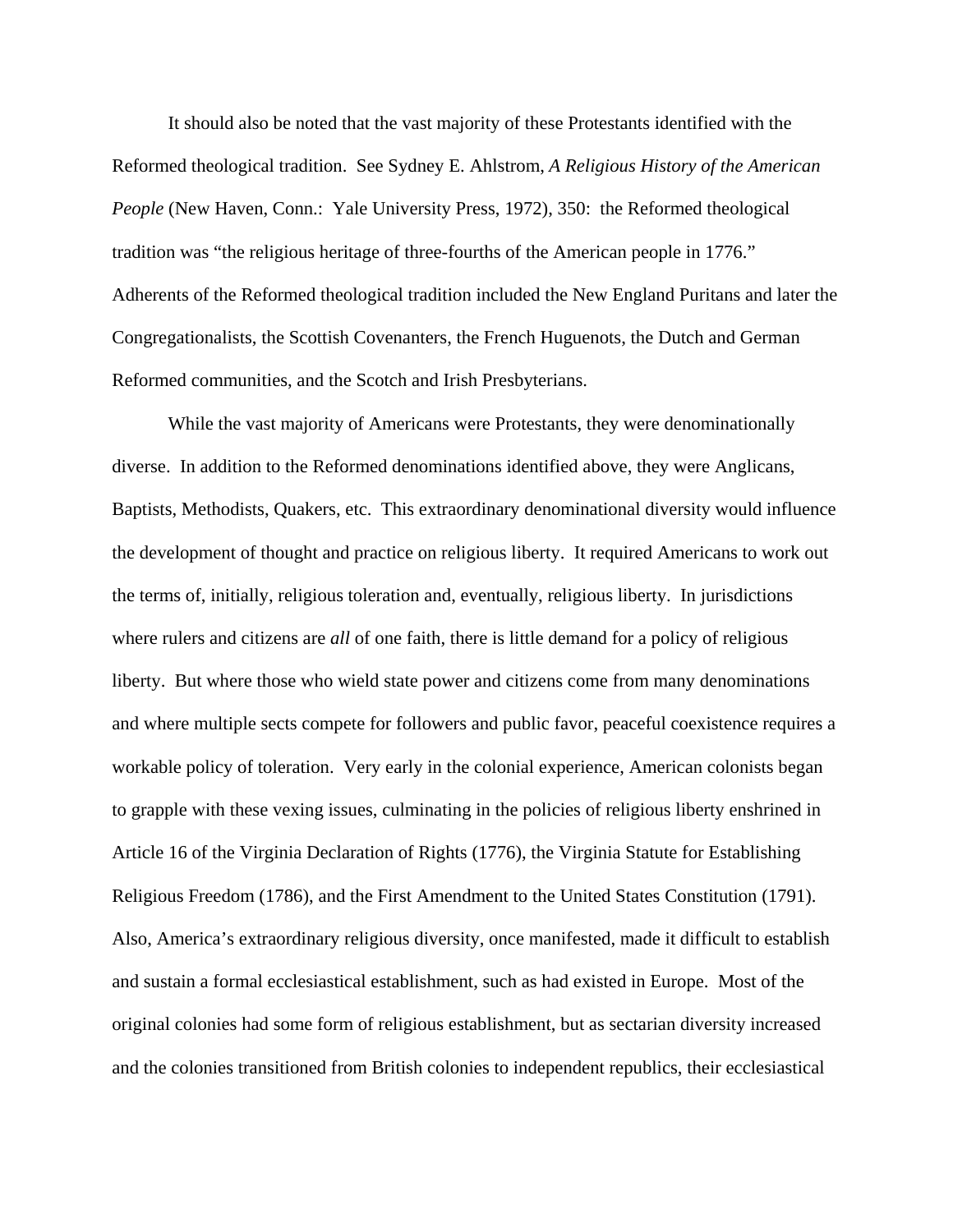establishments became less and less viable. By the time the national Constitution was crafted in the late 1780s, many influential citizens continued to believe religion's place (and role) in the polity must be prominent and public, and some continued to support the established church in their respective states, but very few advocated a national ecclesiastical establishment. The religious diversity of the new constitutional republic meant that the establishment of a national church was practically untenable. No denomination was sufficiently dominant to claim the legal favor of the national regime, and there was little likelihood that a political consensus would emerge as to which sect or combination of sects should constitute a "Church of the United States."

These religious beliefs and values are critical to understanding the principles and structures of the constitutional system that emerged in late-eighteenth-century America. For example, many of the most basic, fundamental features of the American constitutional design – limited government, federalism, separation of powers among the three branches of the national government, checks and balances, representative government, rule of law, and due process of law – reflect a belief in the Reformed theological doctrine of humankind's radical depravity and the attendant necessity to check mankind's fallen nature.

#### 8. **Forgotten Founders**

There is an unfortunate tendency to limit discussions of the American founders to a short list of a half dozen or so notables who have achieved iconic status in the American imagination and collective memory. An exclusive or even primary focus on a small fraternity of famous founders (Washington, Adams, Jefferson, Madison, Franklin, and Hamilton) gives us a limited and, thus, potentially distorted picture of the founders – their ideas, values, interests, aspirations,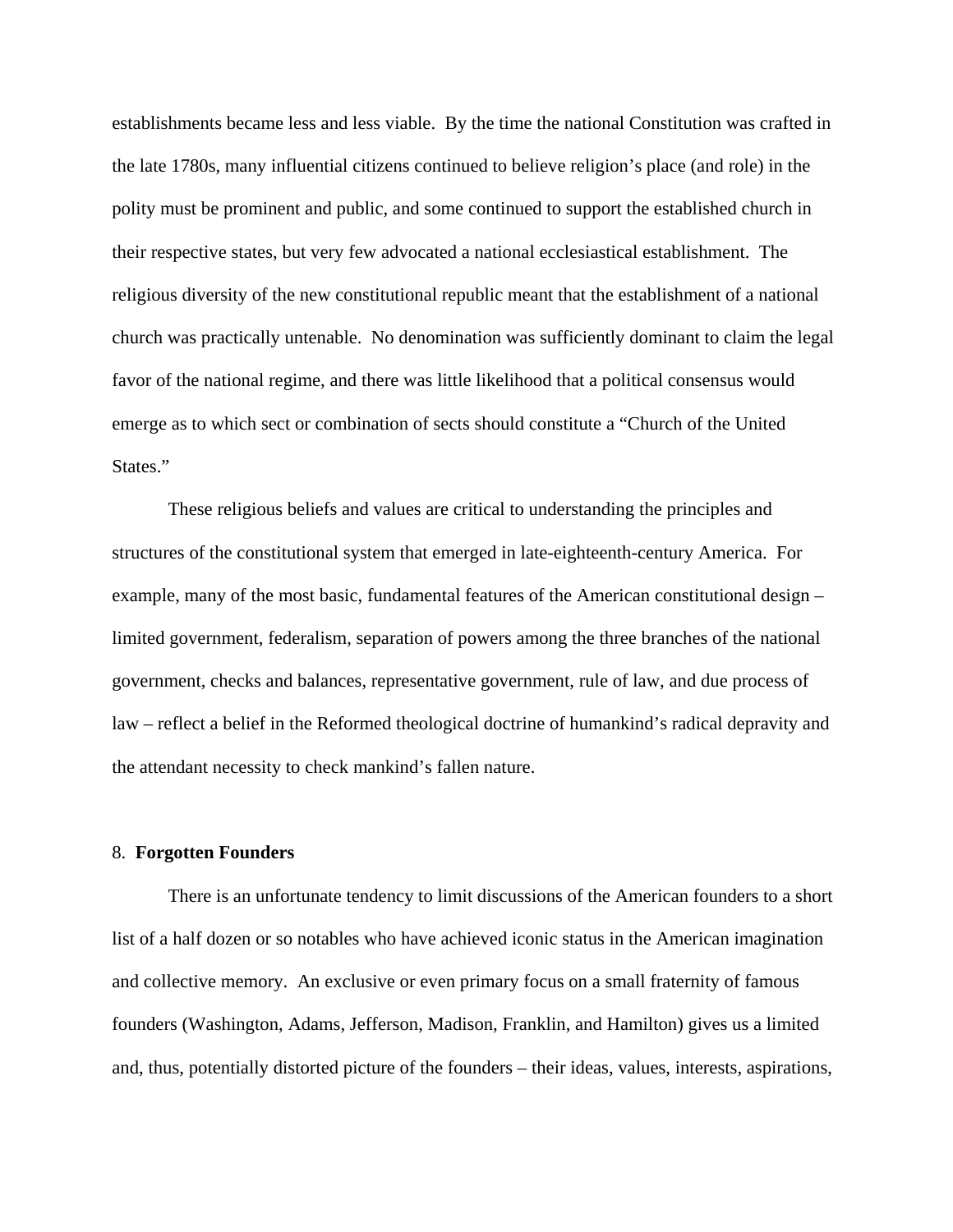faith commitments, socio-economic standings, etc. Separating the famous from the now forgotten founders may erroneously convey the notion that the founders were a much more single-minded, monolithic fraternity than they really were. It obscures the founders' diverse backgrounds, interests, perspectives, and, even, biases, projecting an incomplete picture of this generation. One common error arising from a focus on a small group of founders is that the views of a significant segment of the founding generation are discounted because they were not shared by a select few famous founders, or the views of an elite few founders are erroneously ascribed to an entire generation or a large company of forgotten founders. The views of a handful of famous founders, in short, are not necessarily representative of all the founders. Our understanding of the delicate balance of personalities, perspectives, and experiences so vital to the success of the founding generation is obfuscated when we train our sights on a select few famous founders and disregard the rest. See Daniel L. Dreisbach, "Famous Founders and Forgotten Founders: What's the Difference, and Does the Difference Matter?" in *The Forgotten Founders on Religion and Public Life,* ed. Daniel L. Dreisbach, Mark David Hall, Jeffry H. Morrison (Notre Dame, Ind.: University of Notre Dame Press, 2009), 1-25.

It is imperative that students of American history in general and the founding in particular be introduced to the contributions and ideas of many now forgotten founding figures. This will both deepen and broaden their understanding of the founding of the American republic and its institutions. I recommend that the term founders (or "founding fathers") be defined broadly to include an expansive company of Americans from many walks of life who, in the last half of the eighteenth century and early nineteenth century, articulated the rights of colonists, secured independence from Great Britain, and established the new constitutional republic and its political institutions. Among them were citizen soldiers, elected representatives, pamphleteers, and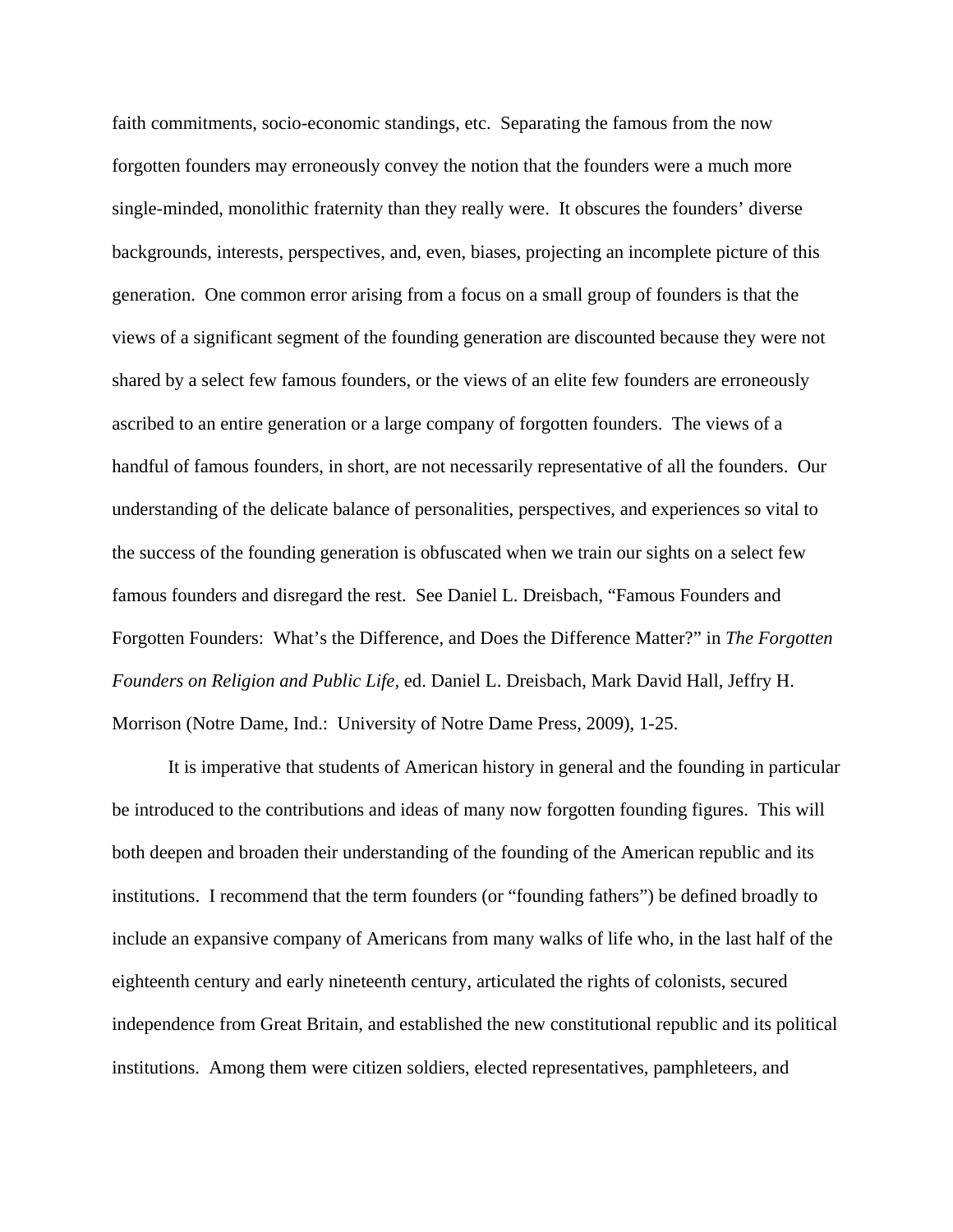clergymen. Important historical figures students must be introduced to, in addition to the famous founders, include Samuel Adams, John Dickinson, Elbridge Gerry, John Jay, Richard Henry Lee, George Mason, Gouverneur Morris, Charles Pinckney, Benjamin Rush, John Rutledge, Roger Sherman, Mercy Otis Warren, James Wilson, and John Witherspoon. Two out of the many sections in the TEKS appropriate for a discussion of these important founders are §113.7. Social Studies, Grade 5 (b) (3) (A); and §113.35. United States Government (c) (2) (B). A valuable resource written for teachers and designed to introduce teachers and students to some important forgotten founders is: Gary L. Gregg II and Mark David Hall, ed., *America's Forgotten Founders* (Louisville, Kent.: Butler Books; The McConnell Center, University of Louisville, 2008).

## II. **RECOMMENDATIONS FOR SPECIFIC TEKS SECTIONS**

§113.2. Social Studies, Kindergarten (b) (10). I would add "(D) explain the role of language" in contributing to national identity.

§113.3. Social Studies, Grade 1 (b) (11). I would add a public official from the judicial branch and legislative branch. The same comment applies to similar exercises in later grades (see, for example, §113.4. Social Studies, Grade 2 [b] [12] [A); §113.7. Social Studies, Grade 5 [b] [20]  $[A]$ ).

§113.4. Social Studies, Grade 2 (b) (11) (B). I would add police protection and fire protection, which are better examples of core services of civil government than libraries and parks.

§113.4. Social Studies, Grade 2 (b) (13) (B). Florence Nightingale seems like an odd choice given that her connection with the United States is limited.

§113.5. Social Studies, Grade 3 (b) (2) (A). I would add "religious freedom" as one of the reasons to consider for why people have formed communities. This is particularly relevant in American history.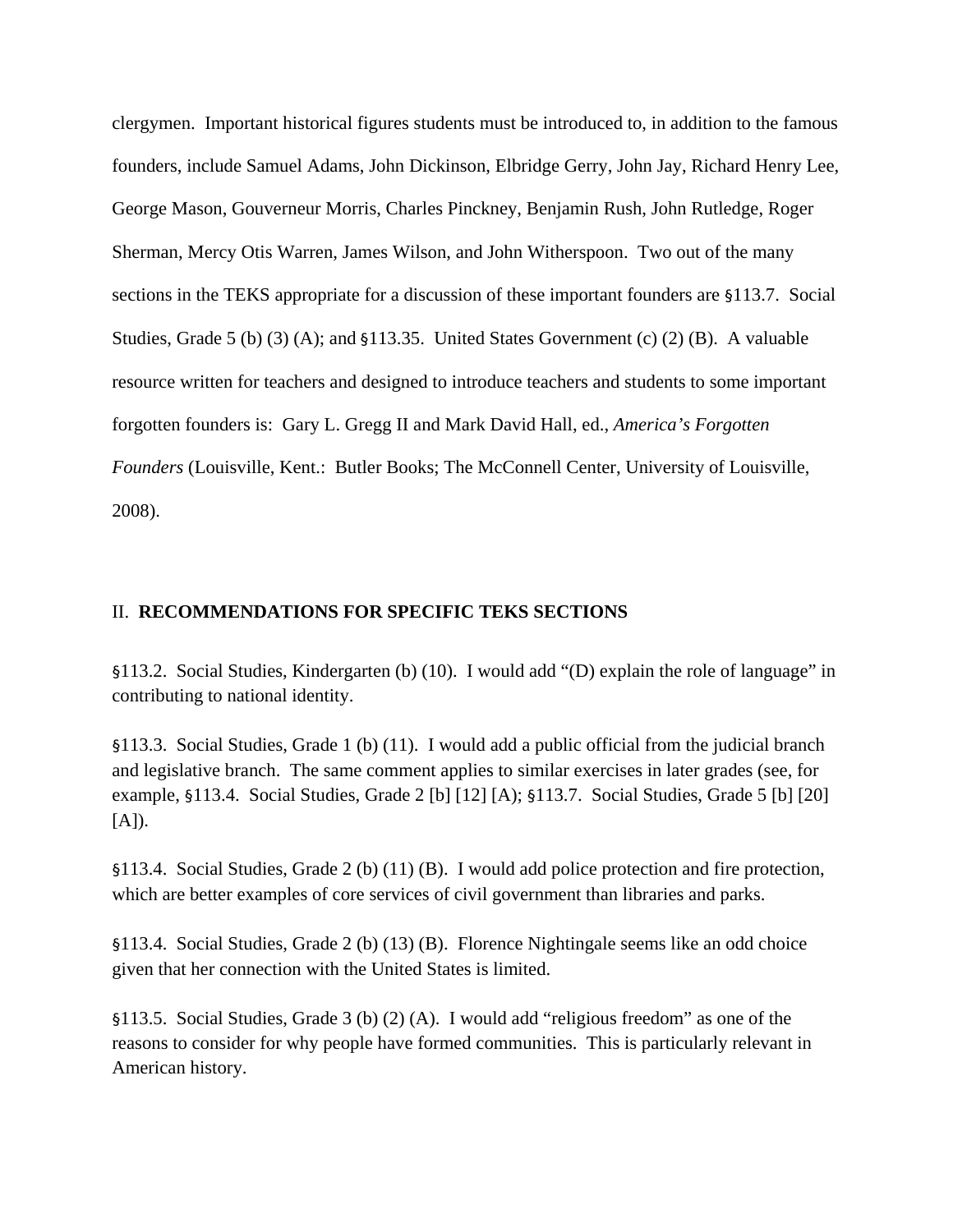§113.5. Social Studies, Grade 3 (b) (10) (C). I would add the following language: "including providing for the common defense by serving in the military." I would similarly add "serving in the military" to §113.24. Social Studies, Grade 8 (b) (20) (D).

§113.7. Social Studies, Grade 5 (b) (1). I would add the following section: "(A) explain how religious intolerance in Europe impacted the creation of colonies in North America and patterns of migration."

§113.7. Social Studies, Grade 5 (b) (1) (B). Other significant colonial leaders who students should be introduced to are: John Winthrop, John Cotton, William Bradford, William Brewster, Myles Standish, Christopher Newport, Thomas Dale, and Lord de la Warr (Thomas West). Anne Hutchinson does not fit neatly into this category of "significant colonial leaders," and I would drop this name from the list.

§113.7. Social Studies, Grade 5 (b) (2). I would add at the top of this section a whole new subsection: "(A) describe the impact of religious revivals (the Great Awakening) in shaping a national identity and, perhaps, contributing to the drive for political independence."

The Great Awakening, many historians now argue, helped create a national identity, giving colonists all up and down the Atlantic seaboard in diverse communities a shared experience. It also had political implications insofar as the somewhat ecumenical revivals challenged the authority of the established church, which in communities under the established Church of England was also a threat to English rule. Before the Great Awakening, many colonists were inclined to defer to authorities in church and civil state because they believed those people derived their authority directly from God in a "top-down" way; after the Great Awakening, this tended to get reversed in the minds of many Americans: God empowers and "awakens" people directly and gives them a certain amount of authority to interpret the Bible for themselves. This was translated in the political realm into the consent of essentially equal people as the source of legitimacy, not rule by unequal elites. The British religious historian Alister McGrath has written: "The Awakening also had implications for the democratization of religion. The individual experience of conversion was recognized as being open to all, whether male or female, rich or poor, ignorant or wise." Alister E. McGrath, *Christianity's Dangerous Idea: The Protestant Revolution – A History from the Sixteenth Century to the Twenty-First* (New York: HarperOne, 2007), 159.

§113.7. Social Studies, Grade 5 (b) (2) (A). I would add to this list Samuel Adams, Patrick Henry, John Dickinson, and George Mason, as well as military figures like Nathanael Greene (just one of many such leaders).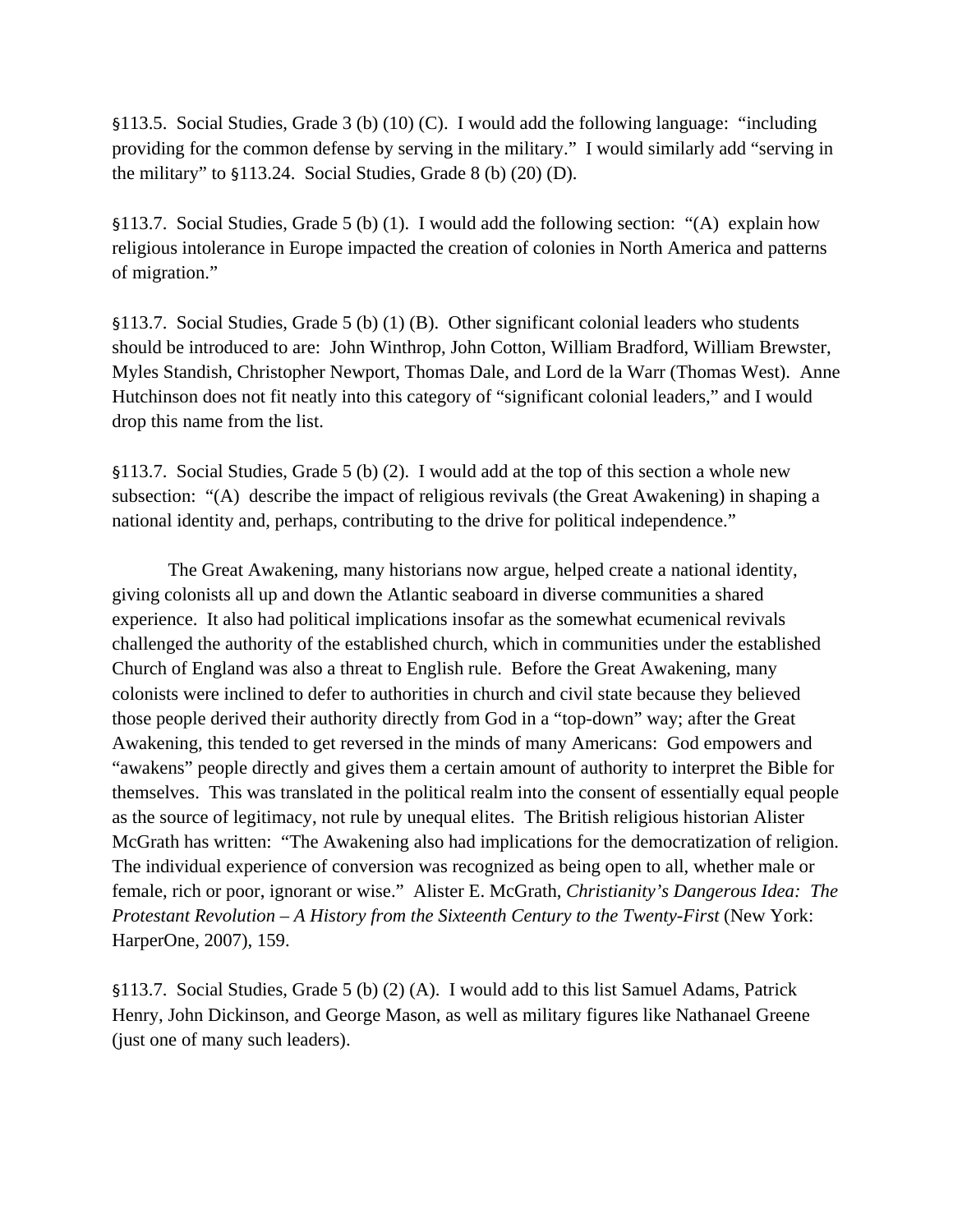§113.7. Social Studies, Grade 5 (b) (3) (A). Other important figures who helped shape the U.S. Constitution and who should be introduced to students include: James Wilson, George Mason, Gouverneur Morris, John Rutledge, Charles Pinckney, Elbridge Gerry, Edmund Randolph, and Luther Martin. See Gary L. Gregg II and Mark David Hall, ed., *America's Forgotten Founders*  (Louisville, Kent.: Butler Books; The McConnell Center, University of Louisville, 2008).

§113.7. Social Studies, Grade 5 (b) (4). Again, I would add at the top of this section a whole new subsection: "(A) describe the impact on society of religious revivals (the Second Great Awakening) in the first half of the nineteenth century."

§113.24. Social Studies, Grade 8 (b) (2). "Religious" reasons should be included alongside political, economic, and social reasons.

§113.24. Social Studies, Grade 8 (b) (4). Again, I would add at the top of this section a whole new subsection: "(A) analyze the impact of religious revivals (Great Awakening) on creating a national identity and, perhaps, contributing to the drive for political independence."

§113.24. Social Studies, Grade 8 (b) (4) (A). I would add to the "causes" to be analyzed, "British ecclesiastical policies." There is an extensive body of scholarship that makes the case that British ecclesiastical policy was a major contributing cause to the push for political independence from Great Britain. John Adams remarked:

who will believe that the apprehension of Episcopacy contributed fifty years ago, as much as any other cause, to arouse the attention, not only of the inquiring mind, but of the common people, and urge them to close thinking on the constitutional authority of parliament over the colonies? This, nevertheless, was a fact as certain as any in the history of North America. . . . The reasoning was this . . . if parliament can erect dioceses and appoint bishops, they may introduce the whole hierarchy, establish tithes, forbid marriages and funerals, establish religions, forbid dissenters, make schism heresy, impose penalties extending to life and limb as well as to liberty and property. John Adams to Dr. J. Morse, 2 December 1815.

§113.24. Social Studies, Grade 8 (b) (5) (C). In either this section or an additional section, special attention should be given to the significance and consequences of the bitterly contested presidential election of 1800. This may well have been the most significant election in American history.

§113.24. Social Studies, Grade 8 (b) (25). I would add at the top of this section a whole new subsection: "(A) understand the motivations for reform movements and benevolent societies in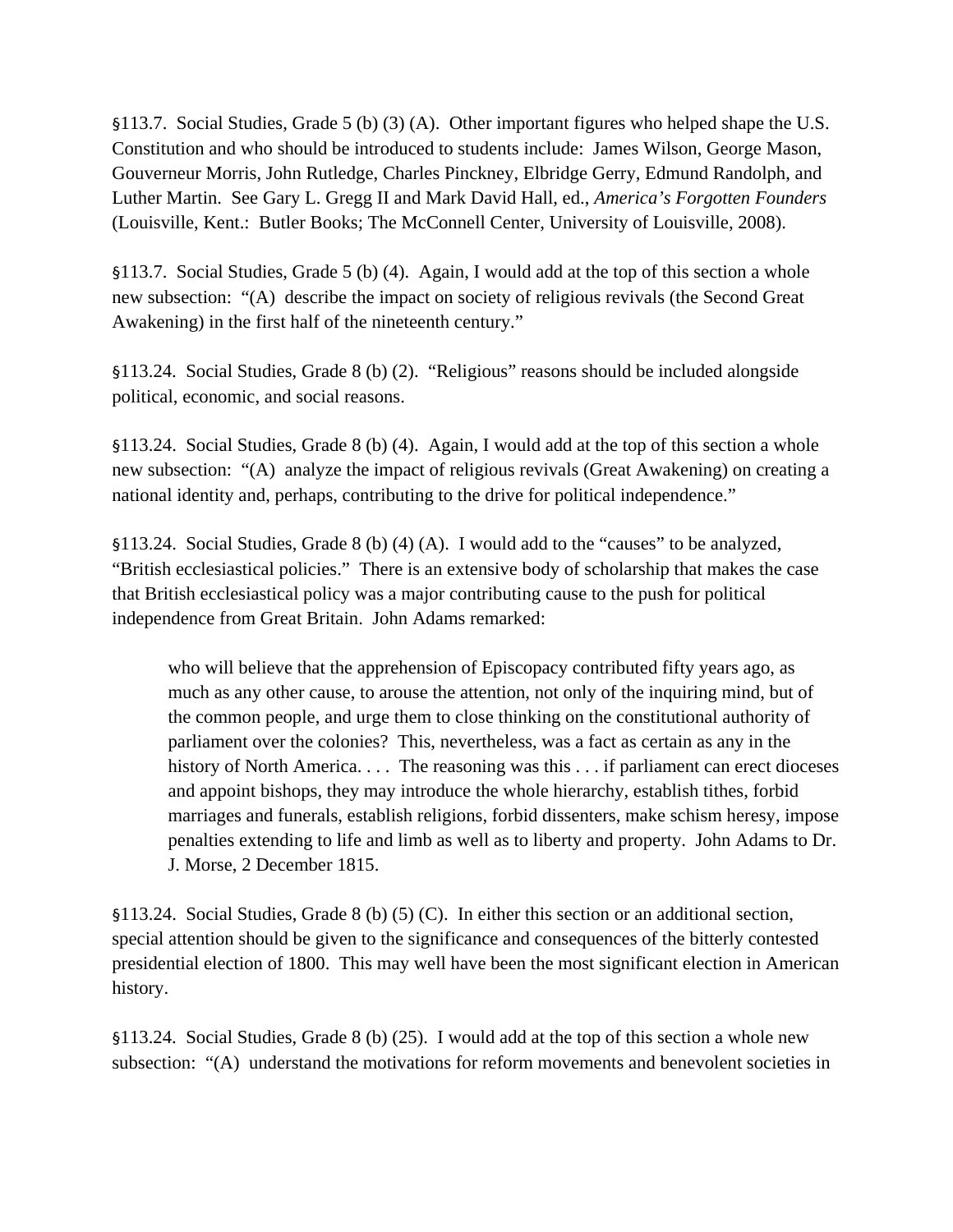the first half of the nineteenth century, including a religious belief that all people were made in the image of God and, therefore, had value and dignity."

§113.33. World History Studies (c) (1) (B). This section should include other important "turning points," including the advent of Christianity, the Protestant Reformation, and the invention of the printing press with movable type.

§113.33. World History Studies (c) (3) (C). Alongside discussions of the Roman Catholic Church and the Crusades, students must be asked to "describe the political, legal, economic, social, and religious impact of Islamic conquests of, among other places, Jerusalem, Constantinople, and the Iberian Peninsula." This information will, among other things, provide valuable context for understanding subsequent conflict, including the Crusades. I would add this to subsection (C) or insert it as a separate subsection after subsection (B).

§113.33. World History Studies (c) (10) (A). Theodore Roosevelt, Joseph Stalin, Franklin Delano Roosevelt, David Ben-Gurion, Jawaharlal Nehru, Kwame Nkrumah, Margaret Thatcher, and Ronald Reagan are additional transformational figures of the twentieth century that should be added to this section. And to subsection (B), I would add American evangelist Billy Graham and Polish labor leader Lech Walesa.

§113.33. World History Studies (c) (16) (A). A strong argument could be made that a source of republican ideas prior to "classical Greece and Rome" was the Hebrew commonwealth. This should be mentioned. Hebrew conceptions of representative government were particularly influential on late-eighteenth-century Americans. See, for example, the 1788 election sermon entitled, "The Republic of the Israelites an Example to the American States." Samuel Langdon, *The Republic of the Israelites an Example to the American States, A Sermon, Preached at Concord, in the State of New-Hampshire; Before the Honorable General Court at the Annual Election. June 5, 1788* (Exeter, 1788). See also Abiel Abbot, *Traits of Resemblance in the People of the United States of America to Ancient Israel. In a Sermon, delivered at Haverhill, on the Twenty-eighth of November, 1799, the Day of Anniversary Thanksgiving* (Haverhill, Mass.: Moore and Stebbins, 1799): "It has been often remarked that the people of the United States come nearer to a parallel with Ancient Israel, than any other nation upon the globe. Hence, 'OUR AMERICAN ISRAEL,' is a term frequently used; and common consent allows it apt and proper."

§113.35. United States Government (b) (2). Explicit reference should be made to the U.S. Declaration of Independence as one of the primary documents used.

§113.35. United States Government (c) (2) (A). Among the influential sources that should be added to this list, and students must be exposed to, are the Bible and William Blackstone.